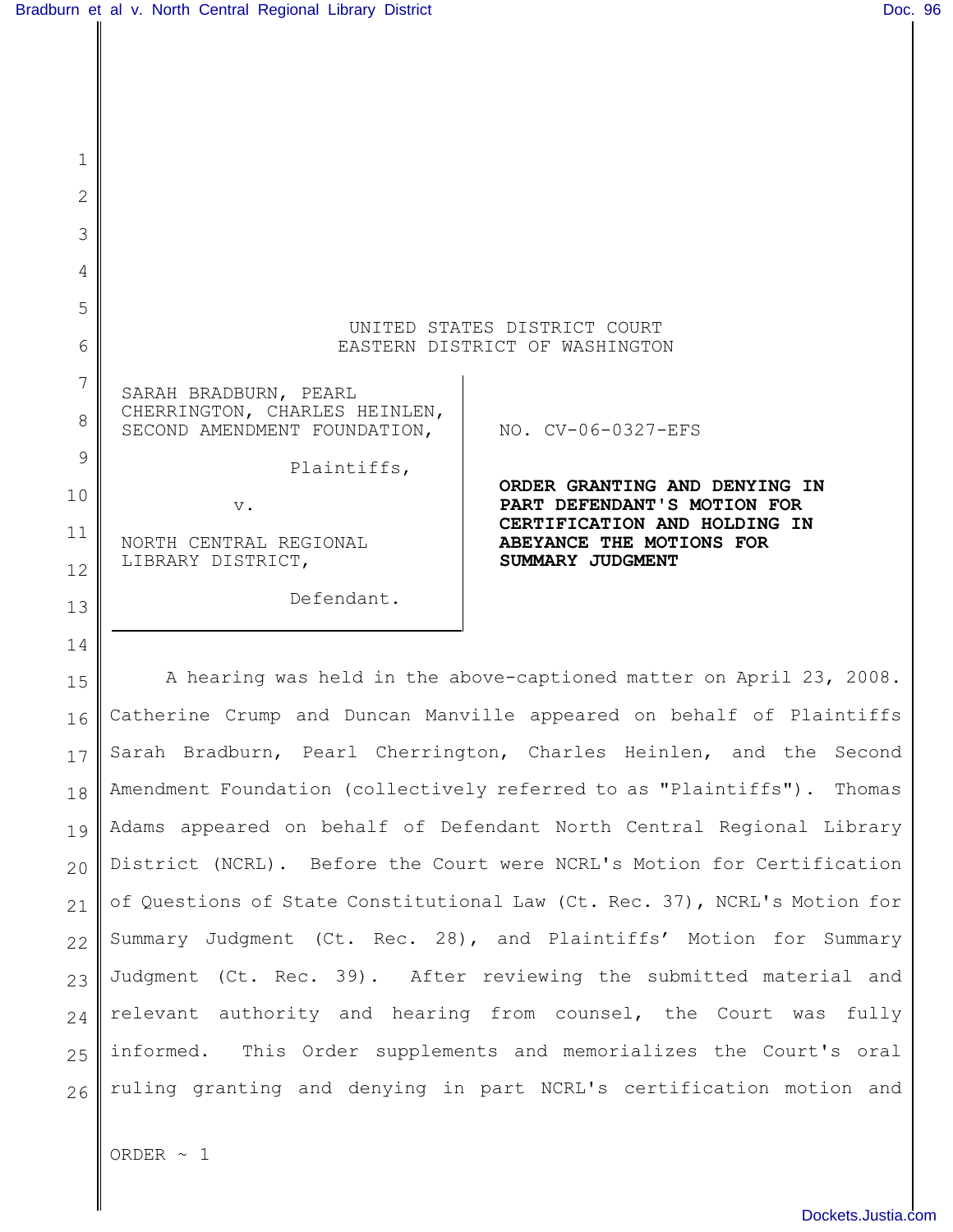1 2 3 holding in abeyance the motions for summary judgment, absent the standing issues, until the the to-be-certified state constitution Article I, § 5 issue(s) are resolved.

## **I. Facts<sup>1</sup>**

## **A. Plaintiffs**

4

5

6 7 8 Sarah Bradburn, Pearl Cherrington, and Charles Heinlen are patrons of NCRL. (Ct. Rec. 41 at 1-2.) Each uses, or has used, computers made available to the public by NCRL to access the Internet. *Id.* at 2.

9 10 11 12 13 14 15 16 17 18 19 20 21 22 Ms. Bradburn is a resident of Republic, Washington, and primarily uses NCRL's Republic branch for Internet access and other purposes. *Id.* In October or November 2003, Ms. Bradburn attempted to conduct Internet research regarding alcohol and drug-addiction topics in connection with academic assignments. *Id.* at 2. Ms. Bradburn was unable to access certain Web sites relating to youth tobacco usage; she believes her access was blocked by NCRL's Internet filter, but she cannot recall the sites specifically. *Id.* at 2-3; Ct. Rec. 57 at 21. Ms. Bradburn completed her research in Spokane where she was attending school, and she did not tell NCRL staff of her access difficulties before filing suit. (Ct. Rec. 41 at 3; Ct. Rec. 49 at 32.) NCRL has had no opportunity to confirm that access was in fact blocked and, if so, whether access was blocked by the Internet filter, a transient network problem, or some other cause. *Id.* Ms. Bradburn seeks to have, on

23 24

25

26  $1$  This factual statement is based on the parties' Joint Statement of Uncontroverted Facts. (Ct. Rec. 71.)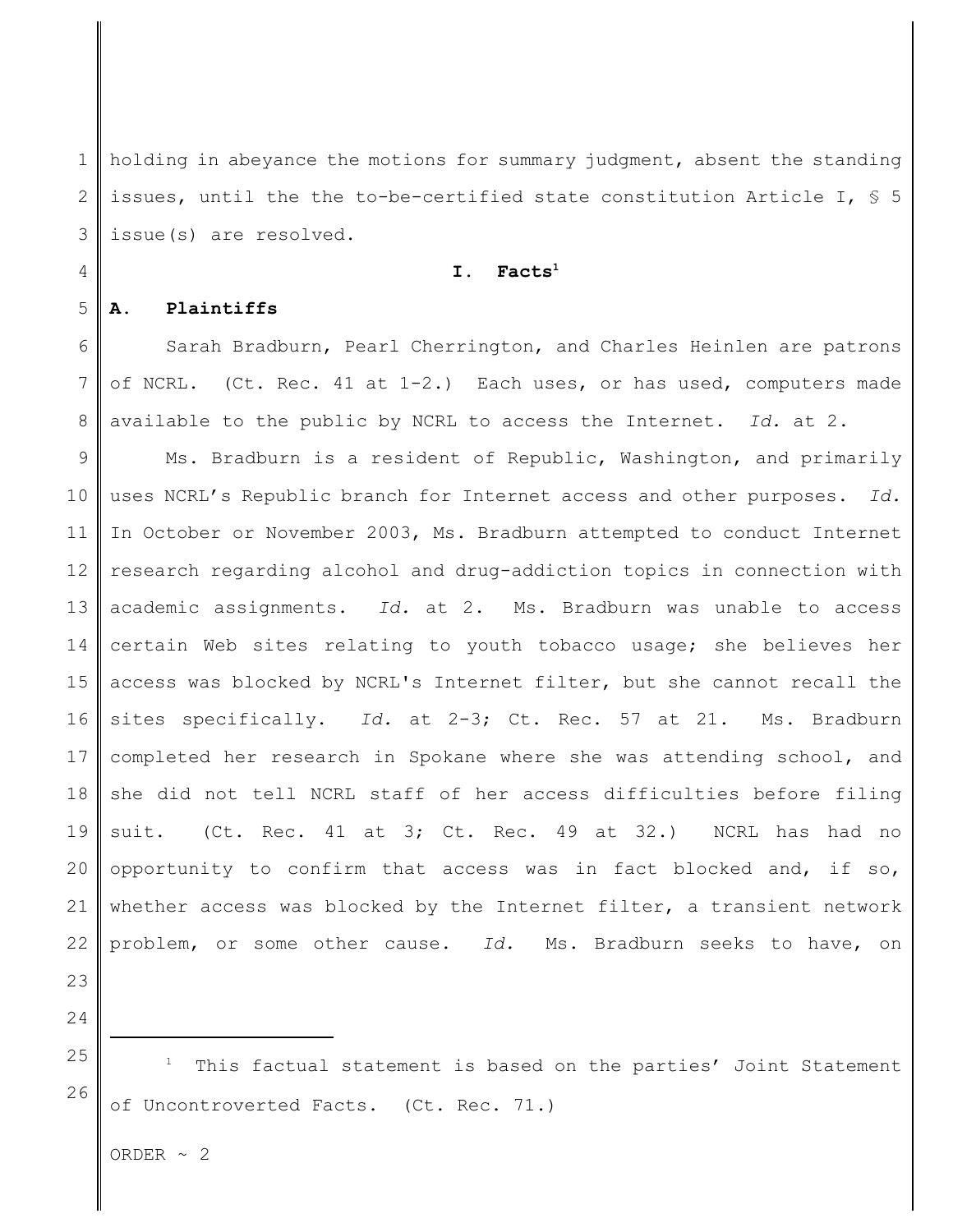1 2 request, unfiltered Internet access for lawful purposes at her local NCRL branch. (Ct. Rec. 57 at 21.)

3 4 5 6 7 8 9 10 11 12 13 14 15 16 17 18 19 20 Ms. Cherrington is a resident of Twisp, Washington, and she primarily uses NCRL's Twisp branch. (Ct. Rec. 41 at 3.) Ms. Cherrington attempted to conduct Internet research on art and healthrelated topics in the summer of 2005 through NCRL's network using a computer in the Twisp branch. *Id*.; Ct. Rec. 57 at 21-22. NCRL's Internet filter denied Ms. Cherrington access to the Idaho art gallery Web site and a site containing health information, but she cannot recall the specific Web sites. (Ct. Rec. 41 at 3; Ct. Rec. 57 at 21-22.) After Plaintiffs filed their Complaint, Ms. Cherrington attempted to access the YouTube Web site. (Ct. Rec. 41 at 3; Ct. Rec. 57 at 21-22.) NCRL's current filter denied Ms. Cherrington access to YouTube. (Ct. Rec. 41 at 3; Ct. Rec. 57 at 21-22.) NCRL no longer blocks access to YouTube. (Ct. Rec. 29 at. 33.) Ms. Cherrington seeks to have, on request, unfiltered Internet access for lawful purposes at her local NCRL branch. (Ct. Rec. 57 at. 22.) Ms. Cherrington denies ever having seen a "Material Selection Review Form" – a form that NCRL made, and still makes, available to patrons requesting to unblock specific Web sites. *Id.* at 20.

21 22 23 24 25 26 Mr. Heinlen, a resident of Okanogan County, Washington, primarily uses NCRL's Omak and Okanogan branches. (Ct. Rec. 41 at 3.) Mr. Heinlen attempted to use NCRL computers to conduct Internet research, communicate with others via email, maintain a MySpace.com blog, obtain information on firearms, and access various dating sites and other Web sites. *Id.* at 3-4; Ct. Rec. 57 at 6. NCRL's Internet filter prevented him from

ORDER ~ 3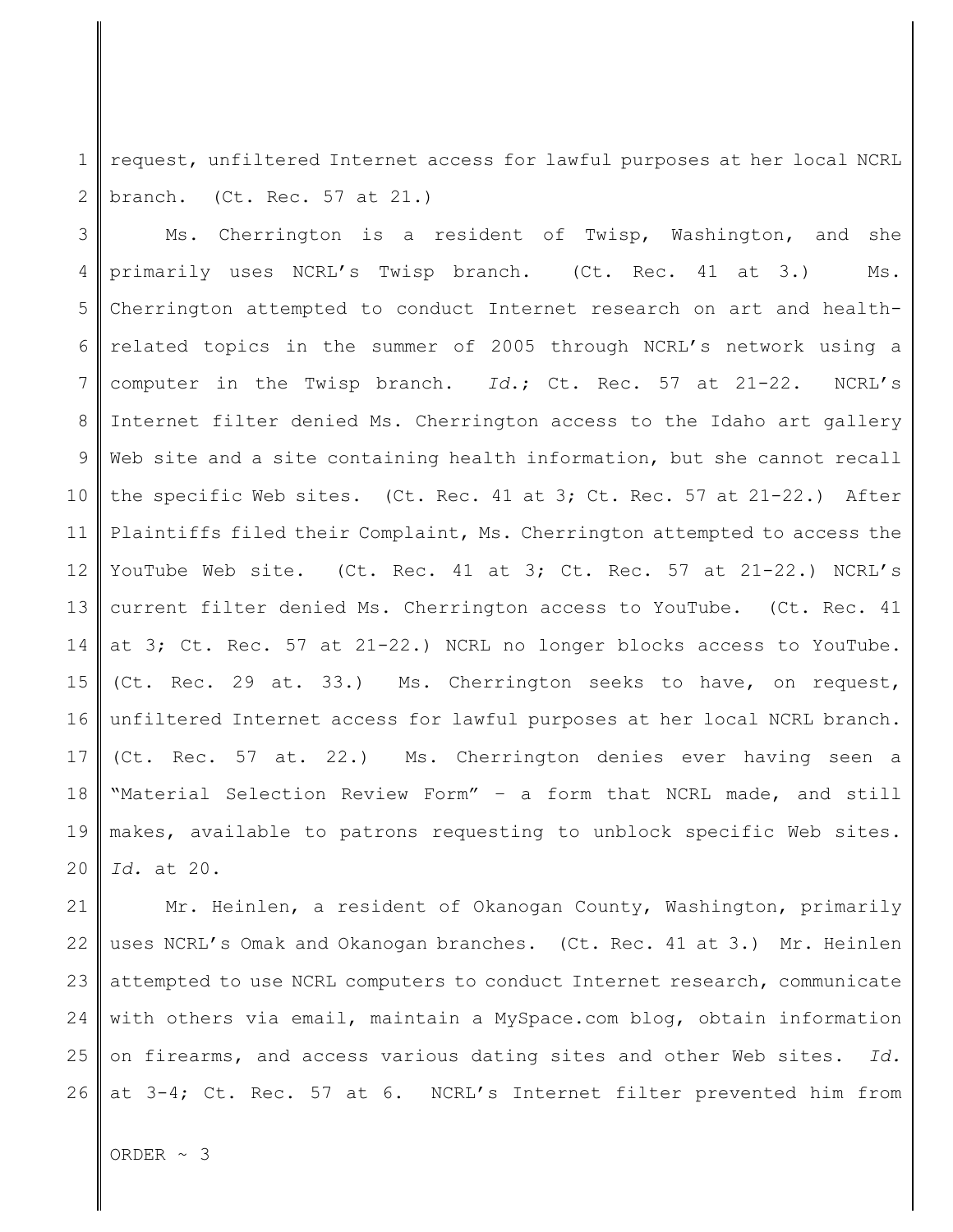| $\mathbf 1$    | accessing images or photographs embedded in commercial emails sent to his |
|----------------|---------------------------------------------------------------------------|
| $\overline{2}$ | Hotmail and Yahoo! Accounts, and to the Web sites listed in his answer    |
| 3              | to NCRL's Interrogatory No. 5 and his Declaration in Opposition to        |
| 4              | Defendant's Motion for Summary Judgment. (Ct. Rec. 41 at 4; Ct. Rec. 57   |
| 5              | at 6.) On February 23, 2008, while using an NCRL computer at the Omak     |
| 6              | branch, Mr. Heinlen found that NCRL's Internet filter blocked access to   |
| 7              | the following Web sites under the category Nudity and Risque (except      |
| 8              | www.courting-disaster.com, which was blocked under the category "Adult    |
| 9              | Materials"):                                                              |
| 10             | www.netnude.com                                                           |
| 11             | aanr.com                                                                  |
| 12             | www.artenuda.com/paintings2.asp                                           |
| 13             | gregfriedler.com                                                          |
| 14             | billbrandt.com                                                            |
| 15             | www.ryoung-art.com                                                        |
| 16             | www.courting-disaster.com                                                 |
| 17             | www.mapplethorpe.org/index.html                                           |
| 18             | fineartnude.com/webring                                                   |
| 19             | (Ct. Rec. 57 at 6.) Mr. Heinlen also attempted to access the "personals"  |
| 20             | section of craigslist.org on February 23, 2008, through an NCRL computer. |
| 21             | NCRL's Internet filter prevented him from doing so.<br>Id.<br>Id.<br>Mr.  |
| 22             | Heinlen wishes to access the Craigslist personals section.<br>Id.<br>Mr.  |
| 23             | Heinlen is the only person to have requested that NCRL's Internet filter  |
| 24             | be disabled during his computer sessions prior to this lawsuit. (Ct.      |
| 25             | Rec. 29 at 10; Ct. Rec. 62 at 20.) Mr. Heinlen maintains that his         |
| 26             | request to unblock a specific "personal Web site" in 2004 was denied.     |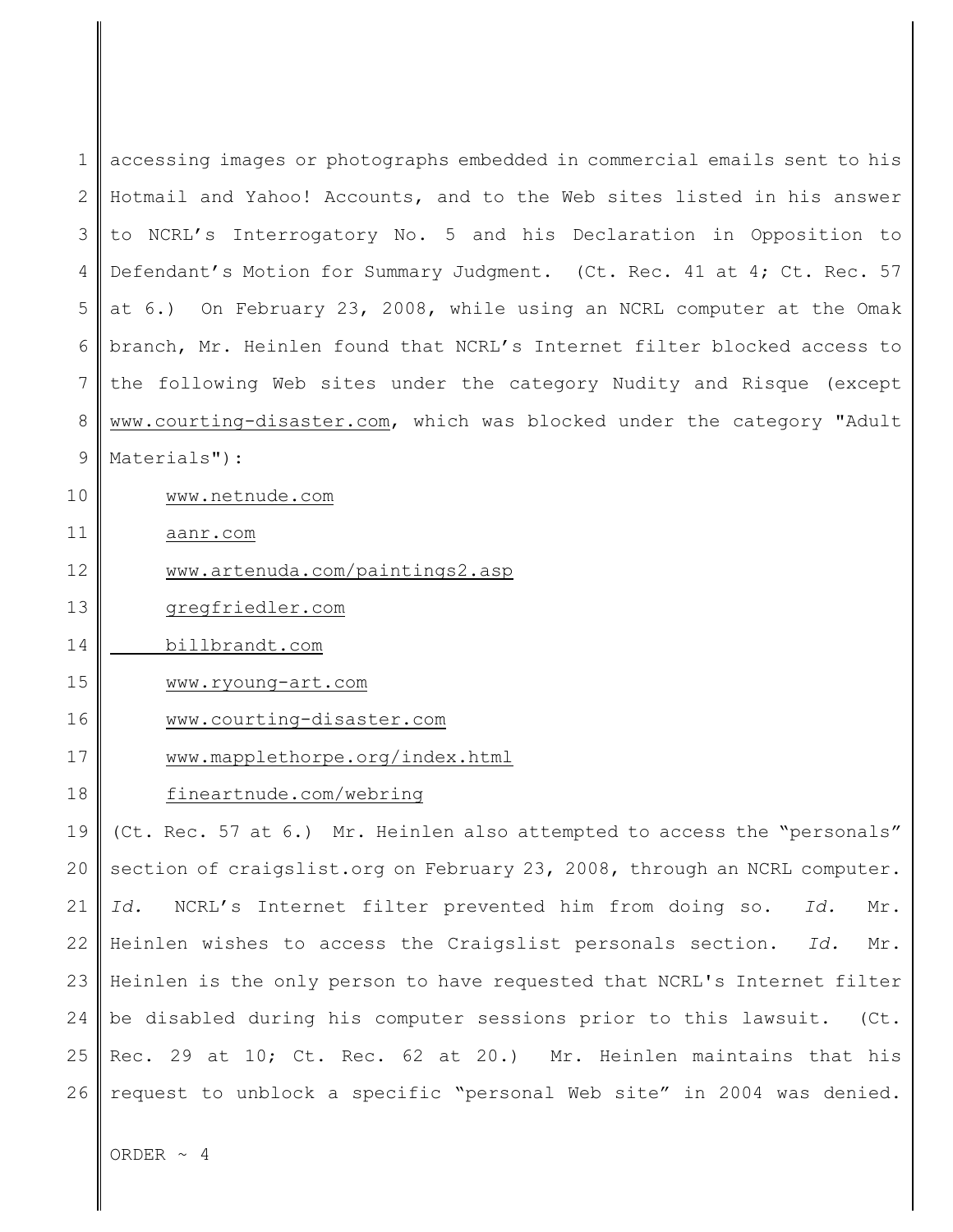1 2 3 4 (Ct. Rec. 57 at 20.) Mr. Heinlen denies having seen a "Material Selection Review Form." *Id.* Mr. Heinlen seeks to have, on request, unfiltered Internet access for lawful purposes at his local NCRL branch. *Id.* at 23.

5 6 7 8 9 10 11 12 13 14 15 16 17 18 19 20 21 22 23 24 25 26 Second Amendment Foundation ("SAF"), a Washington non-profit corporation headquartered in Bellevue, Washington, is dedicated to issues associated with the constitutional right to keep and bear firearms. (Ct. Rec. 29 at 30-31; Ct. Rec. 41 at 4.) SAF has approximately 650,000 contributing members and supporters throughout the United States – including about 1,000 in Chelan, Douglas, Ferry, Grant, and Okanogan Counties. (Ct. Rec. 41 at 4.) SAF maintains the www.saf.org Web site and sponsors online publications, including Women & Guns ("The World's First Firearms Publication for Women") at www.womenandguns.com. *Id.* at 4-5. SAF wishes to communicate the Web site's content and sponsored publications to Internet users in North Central Washington. *Id.* at 5. SAF was advised by one or more of its members that access to www.womenandguns.com was blocked on NCRL's computers. (Ct. Rec. 29 at 31; Ct. Rec. 41 at 5; Ct. Rec. 49 at 2.) SAF has no personal knowledge or experience confirming that access to its sites were, in fact, blocked. (Ct. Rec. 29 at 31; Ct. Rec. 41 at 5; Ct. Rec. 49 at 2.) Plaintifff Heinlen attempted to access www.womenandguns.com in November 2006, but was prevented from doing so by NCRL's Internet filter. (Ct. Rec. 57 at 20.) Before this lawsuit, NCRL had not received any report that access to www.womenandguns.com was blocked. (Ct. Rec. 29 at 31.) Access to www.womenandguns.com is not presently blocked, and NCRL does not contend that it should be blocked. *Id.* SAF, however, is concerned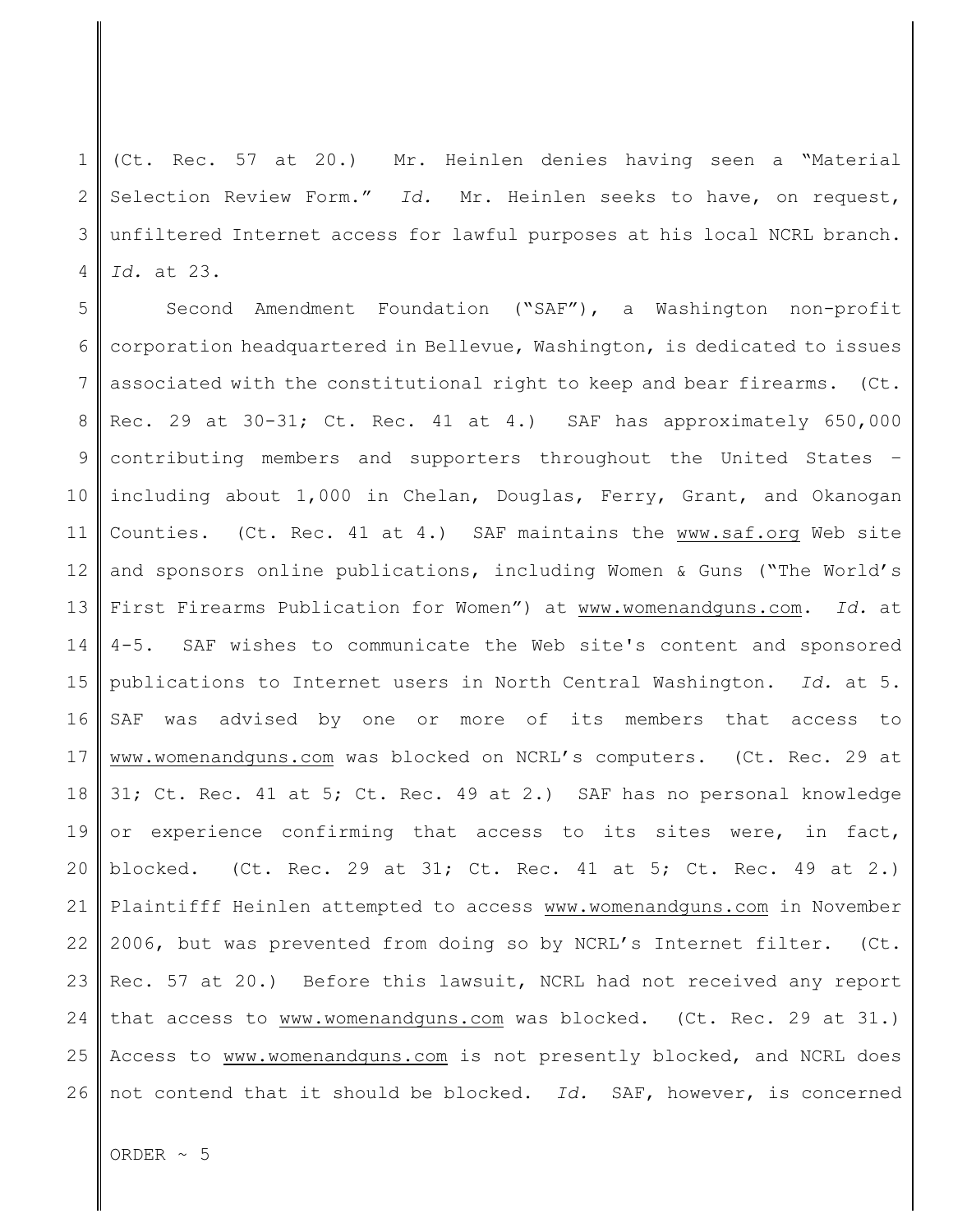1 2 that NCRL will block that Web site (or another site sponsored by SAF) in the future. (Ct. Rec. 57 at 20.)

3 **B. NCRL**

4 5 6 7 8 9 NCRL is an inter-county rural library district established in 1960 by the citizens of Chelan, Douglas, Ferry, Grant, and Okanogan Counties. (Ct. Rec. 29 at 2; Ct. Rec. 41 at 5.) NCRL was formed and operates under RCW 27.12 *et seq.* and other statutes applicable to inter-county rural library districts. *Id.* NCRL's mission is to promote reading and lifelong learning. (Ct. Rec. 29 at 6; Ct. Rec. 41 at 7.)

10 11 12 13 NCRL also is committed to supporting public education. (Ct. Rec. 29 at 4.) Twenty-six (26) school districts operate within NCRL's territorial reach. *Id.* In fourteen (14) of those districts, NCRL branch libraries serve as the *de facto* school library for children. *Id.* 

14 15 16 17 18 19 20 NCRL, which maintains twenty-eight (28) branches and serves over 220,000 people, is funded by local property taxes, federal subsidies, private grants, and endowments. (Ct. Rec. 29 at 2-3.) NCRL receives federal assistance through the E-Rate program, which provides for discounted Internet access and other telecommunications services, and the Library Services and Technology Act, which provides for grants to public libraries. (Ct. Rec. 41 at 6.)

21 22 23 24 25 26 NCRL is managed and controlled by a Board of Trustees ("the Board"), which is responsible for issuing NCRL's policies. (Ct. Rec. 29 at 2.) The Board is comprised of two trustees from each of Chelan and Grant Counties, and one trustee from each of Douglas, Ferry, and Okanogan Counties. *Id.* NCRL's operations are overseen and managed by a Boardappointed director. *Id.* The director serves as liaison between the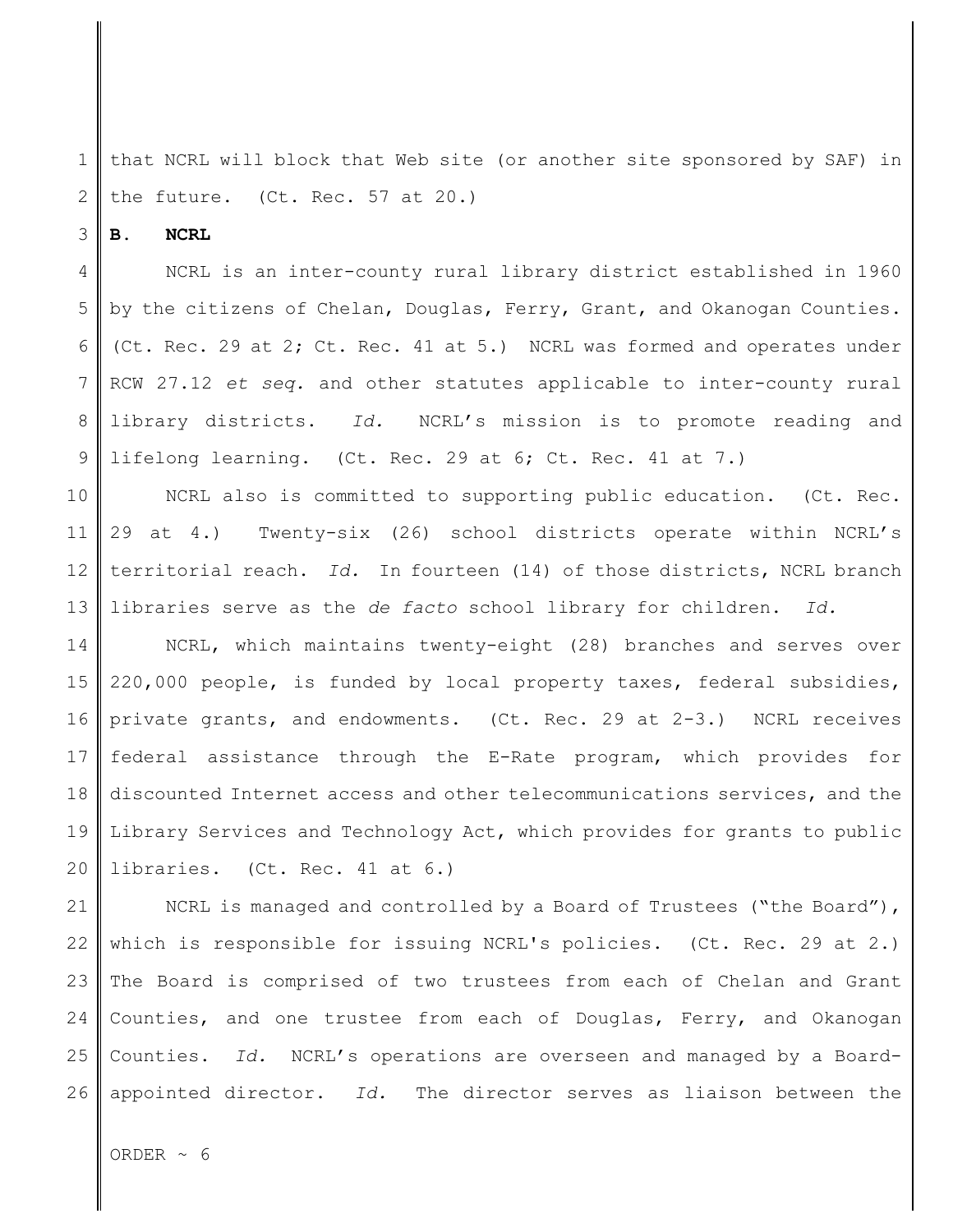1 2 Board and library employees. *Id.* Dean Marney, a NCRL employee since 1977, has served as NCRL's Director since being appointed in 1990. *Id.*

3 4 5 6 7 8 NCRL maintains a collection exceeding 675,000 books and other materials, all of which are available to patrons at any of NCRL's twentyeight (28) branches or by order placed through NCRL's Web site, www.ncrl.org. *Id.* NCRL also offers its patrons access to materials by mail order. *Id.* NCRL's mail order service is one of the few remaining mail services in the United States. *Id.*

9 10 11 12 13 14 15 16 17 18 NCRL's branches vary in physical size, with the average size being approximately 2,865 square feet. *Id.* The largest is the Wenatchee branch, which is about 12,000 square feet of public area; the smallest is the Twisp branch, which is approximately 701 square feet of public space. *Id.* While there is a designated children's area in every NCRL branch, only one branch has a wall or other partition physically separating the children's section from the rest of the library. *Id.* Twenty (20) NCRL branches are staffed by one librarian. *Id.* Sixteen NCRL branches offer only one or two computers for public use in accessing the Internet. *Id.*

19 20 21 22 23 24 25 26 In furtherance of its mission, and to meet the diverse needs and interests of its patrons, NCRL provides public Internet access at all of its branches. (Ct. Rec. 41 at 7.) Internet access through the NCRL network is subject to two policies: the Internet Public Use Policy and the Collection Development Policy (hereinafter, collectively referred to as "the Policy"). (Ct. Rec. 29 at 6-9.) Dean Marney, NCRL's Director, and Dan Howard, NCRL's Director of Public Services, interpret and apply the Policy. (Ct. Rec. 29 at 2-3, 17; Ct. Rec. 41 at 9, 15; Ct. Rec. 49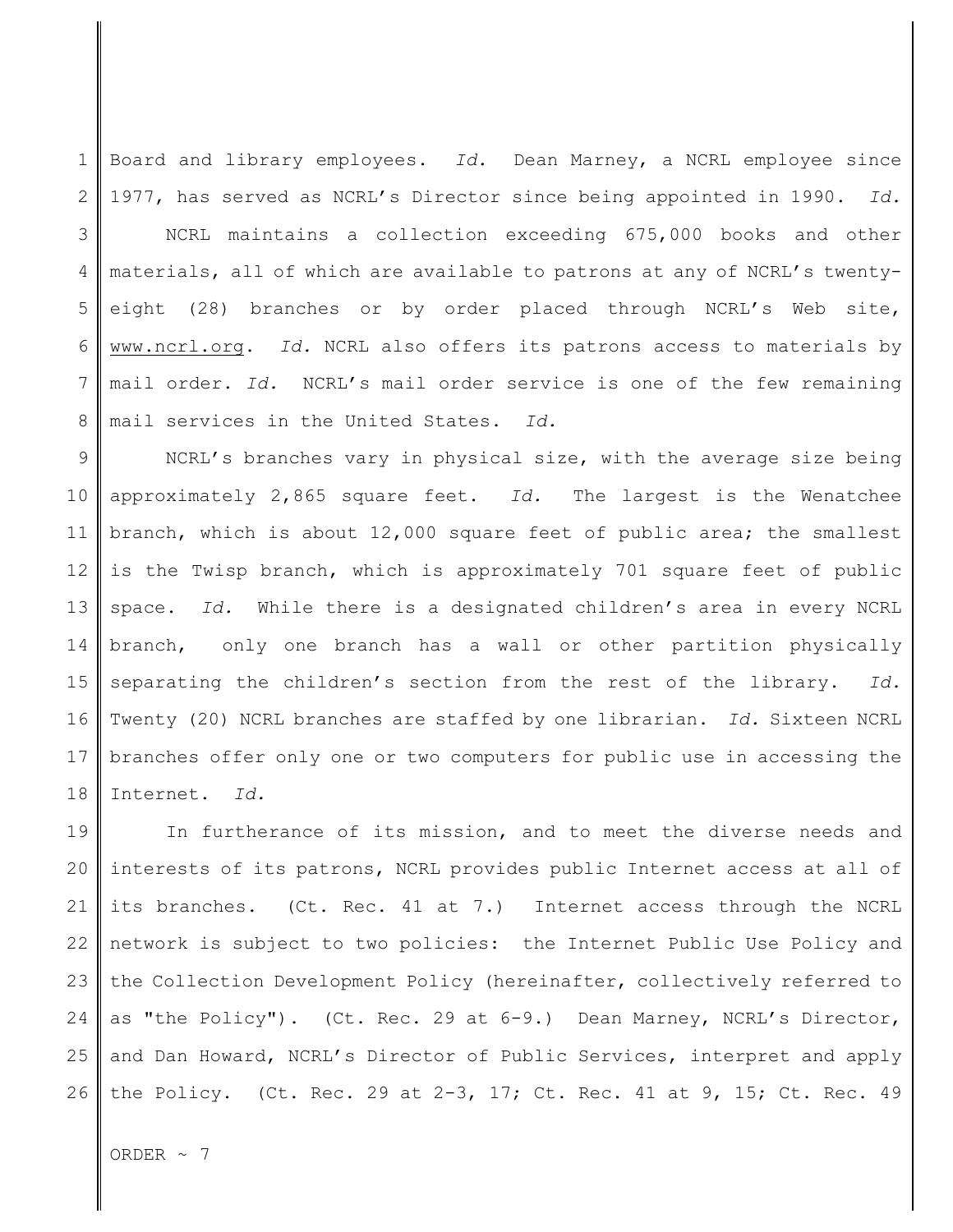1 at 12-13; Ct. Rec. 57 at 1; Ct. Rec. 59 at 5-6; Ct. Rec. 62 at 2.)

2 NCRL's Collection Development Policy states:

> The North Central Regional Library District's Board of Trustees recognizes that the library was created to serve all of the people within the District's service area, regardless of race, age, creed, or political persuasions. The Board of Trustees further recognizes that within the District's service area there are individuals and groups with widely disparate and diverse interests, cultural backgrounds, and needs. The Board of Trustees, therefore, declares as a matter of policy that:

- 1. The Collection Development Policy is based on and reflects the District's mission, goals, and values as stated in the current Strategic Plan
- 10 11 12 13 14 2. Library materials shall be selected and retained in the library on the basis of their value for the interest, information, and enlightenment of all the people of the community in conformance with the District's mission. Some of the factors which will be considered in adding to or removing materials from the library collection shall include: present collection composition, collection development objectives, interest, demand, timeliness, audience, significance of subject, diversity of viewpoint, effective expression, and limitation of budget and facilities.
- 16 17 No library materials shall be excluded because of the race, nationality, political, religious, or social views of the author. Not all materials will be suitable for all members of the community.
- 18 19 20 21 The District shall be responsive to public suggestion of titles and subjects to be included in the library collection. Gifts of materials may be accepted with the understanding that the same standards of selection are applied to gifts as to materials acquired by purchase, and that any gifts may be discarded at the District's discretion.
- 22 23 To ensure a vital collection of continuing value to the community, materials that are not well used may be withdrawn.
	- The Director is responsible to the Board of Trustees for collection development.

ORDER  $\sim$  8

3

4

5

6

7

8

9

15

24

25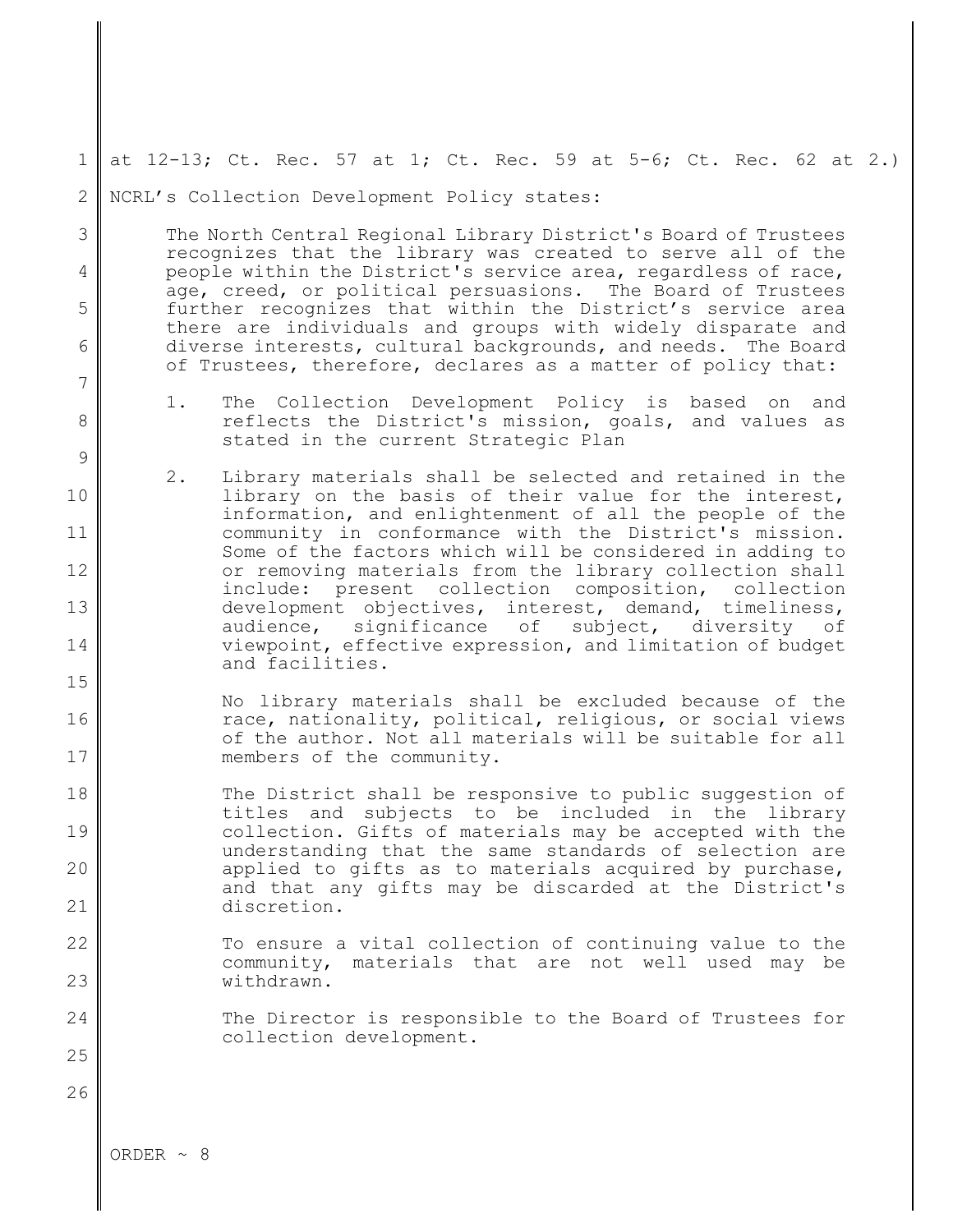The Director may delegate collection development activities to members of the staff who are qualified by reason of education and training.

3. The Board of Trustees believes that reading, listening to, and viewing library materials are individual, private matters. While individuals are free to select or to reject materials for themselves, they cannot restrict the freedom of others to read, view, or inquire. The Board of Trustees recognizes that parents have the primary responsibility to guide and direct the reading and viewing of their own minor children.

> The Board of Trustees recognizes the right of individuals to question materials in the District collection. A library customer questioning material in the collection is encouraged to talk with designated members of the staff concerning such material. To formally state his or her opinion and receive a written response, a customer may submit the form provided for that purpose.

(Ct. Rec. 29 at 6-8.) NCRL's Internet Public Use Policy states:

The mission of the North Central Regional Library is to promote reading and lifelong learning. Internet access is offered as one of many information resources supporting that mission.

The Internet is currently an unregulated medium. While the Internet offers access to materials that are enriching to users of all ages, the Internet also enables access to some materials that may be offensive, disturbing, or illegal. There is no guarantee that information obtained through the Internet is accurate or that individuals are who they represent themselves to be. The library district recognizes that it cannot fully control the amount of material accessible through the Internet but will take reasonable steps to apply to the Internet the selection criteria stated in the Collection Development Guidelines and Procedures

All Internet access on NCRL library computers is filtered.

22 The library district does not host customer e-mail accounts or provide access to chat rooms.

23 24 25 26 The library district cannot guarantee privacy for individuals using library public access computers to search the Internet and computer screens may be visible to people of all ages, backgrounds, and sensibilities. Customers are requested to exercise appropriate discretion in viewing materials or submitting sensitive personal information. Minors, in particular, are discouraged from sharing personal information online.

1

2

3

4

5

6

7

8

9

10

11

12

13

14

15

16

17

18

19

20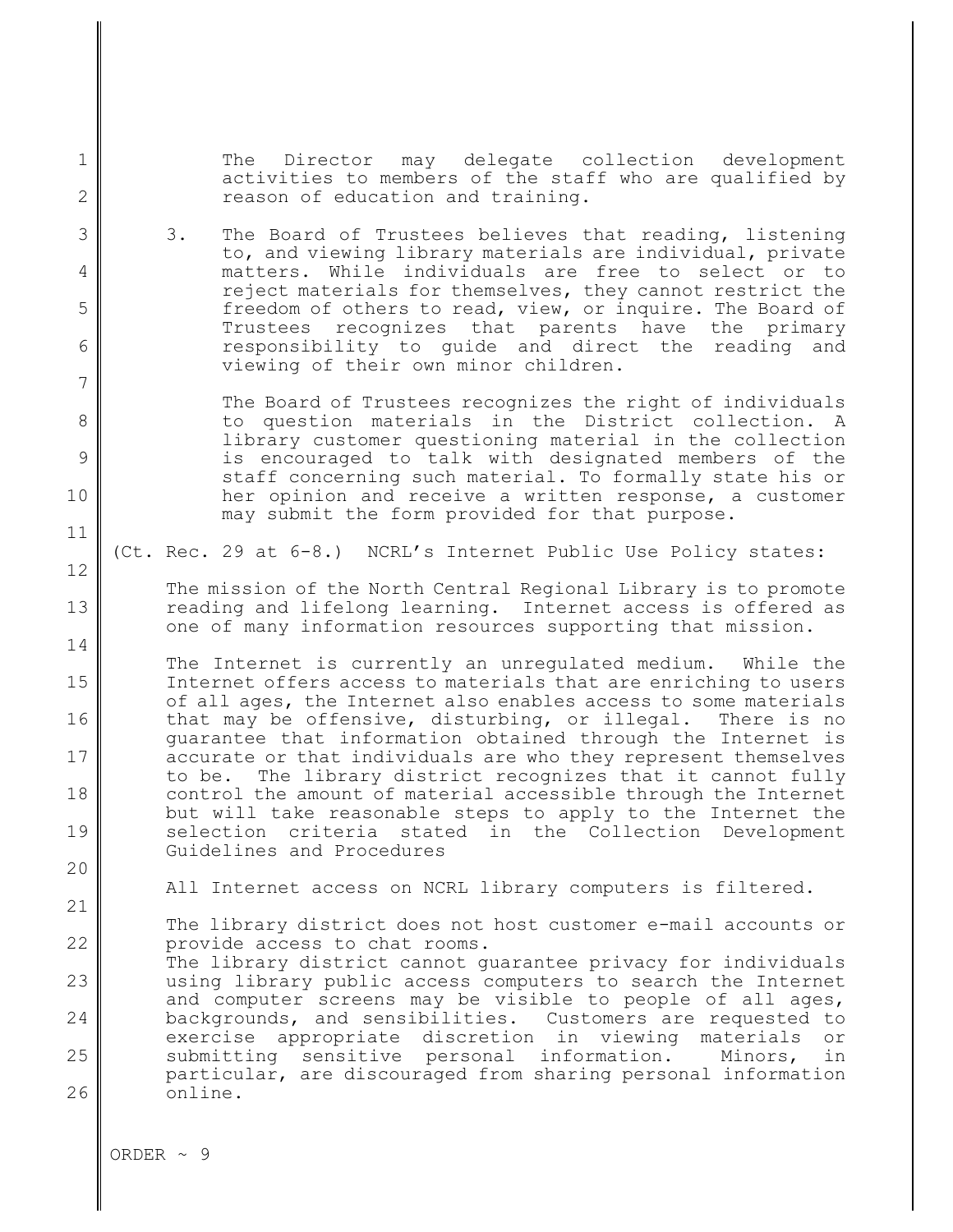Hacking and other unlawful online activities are prohibited. The District's director is responsible for establishing procedures to carry out this policy.

*Id.* at 8-9.

1

2

3

4

5

6

7

8

9

10

11

12

13

14

15

16

17

18

19

20

21

22

23

24

25

26

Pursuant to the Policy, public Internet access through the NCRL network is filtered and has been filtered continuously since access began in the late 1990s. *Id.* at 5-6; Ct. Rec. 41 at 8. NCRL does not and will not disable the filter at the request of an adult patron. (Ct. Rec. 29 at 6; Ct. Rec. 41 at 8.)

### **C. Internet Filtering at NCRL**

## 1. How Filtering is Accomplished

Prior to October 2006, NCRL filtered Web content using a software product called SmartFilter, Bess edition. (Ct. Rec. 41 at 13.) In October 2006, as part of a comprehensive network and cataloguing system upgrade, NCRL replaced its SmartFilter product with a Web-based filtering solution offered by Fortinet called the FortiGuard Web Filtering Service ("FortiGuard"). (Ct. Rec. 29 at 11; Ct. Rec. 41 at 13.) The FortiGuard service has two primary components: the FortiGuard Rating Server and the FortiGate firewall/proxy unit. (Ct. Rec. 35 at 2; Ct. Rec. 41 at 13.)

The FortiGuard Rating Server is a database maintained by Fortinet that catalogues more than 43 million Web sites and over two (2) billion individual Web pages. (Ct. Rec. 29 at 11; Ct. Rec. 35 at 2; Ct. Rec. 41 at 13) Using a combination of proprietary algorithms and human review, Fortinet sorts sites and pages into seventy-six (76) categories based on predominant content, and also assigns Web sites to one (1) of seven (7) classifications based on media types and sources. (Ct. Rec. 29 at 11;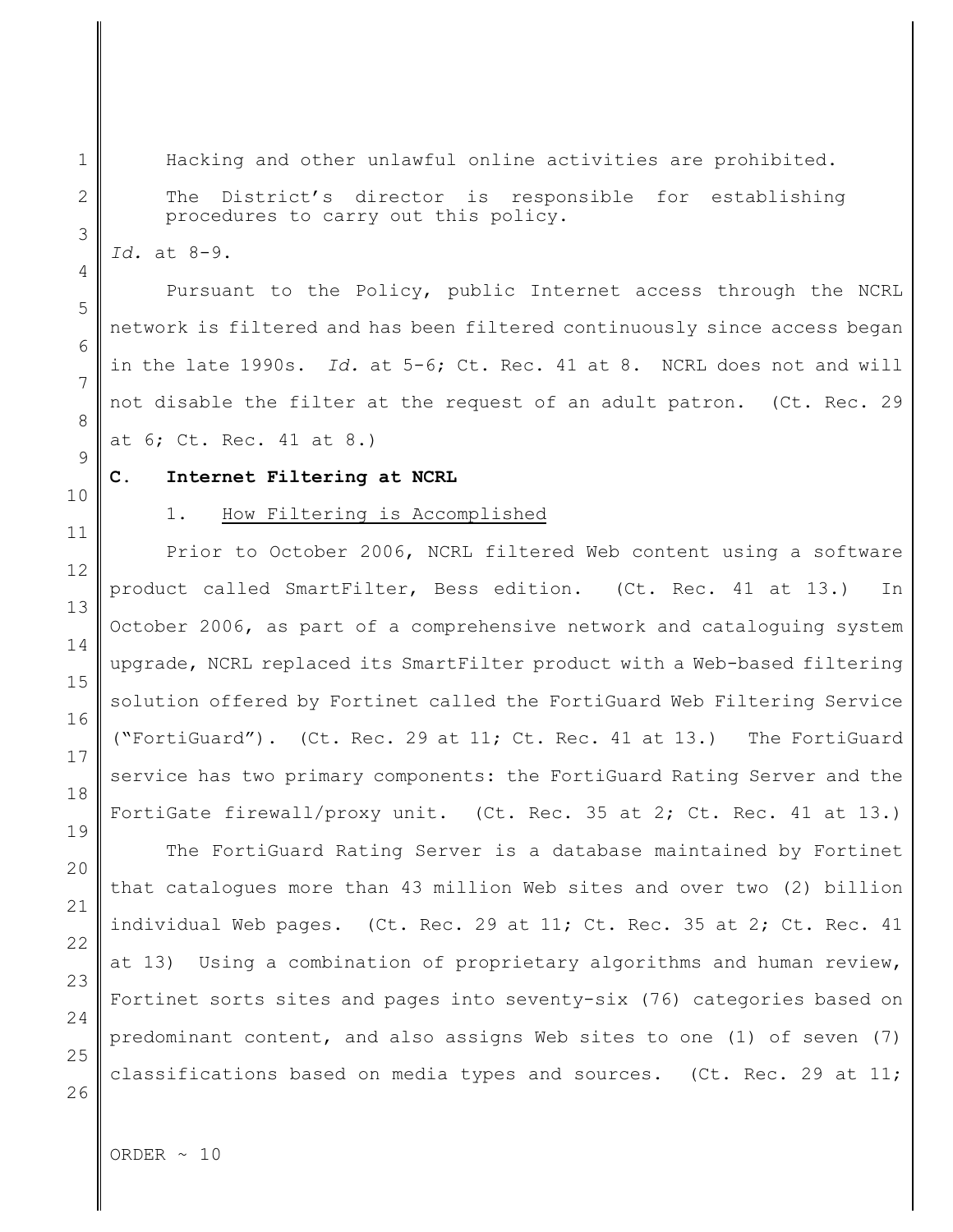1 2 3 4 Ct. Rec. 35 at 2-3; Ct. Rec. 41 at 12.) Any one may request that Fortinet review its classification of a particular Web site or page by using an electronic form available on the Fortinet site. (Ct. Rec. 29 at 12.)

5 6 7 8 9 10 11 12 13 14 15 16 A FortiGate unit is installed at each of NCRL's 28 branches. (Ct. Rec. 41 at 13.) The FortiGate unit is an appliance that acts as an intermediary between a user's computer browser and the servers. *Id.* All Internet traffic to and from NCRL's public use computers is routed through the FortiGate unit, which filters Web content in accordance with information provided by the Fortinet Rating Server and settings established by NCRL that define which categories and classifications of Web sites to block. (Ct. Rec. 29 at  $13-15$ ; Ct. Rec. 41 at  $13-15$ .) If access to a Web site or page is denied, the computer user receives a message to that effect. (Ct. Rec. 41 at 15.) If access to an embedded image is denied, the user receives no message; instead, a blank image is substituted for the blocked image. *Id.*

17

21

22

23

24

25

26

2. NCRL's FortiGuard Configuration

18 19 20 The Internet site categories that NCRL's FortiGuard filter is configured to block – along with category descriptions provided by Fortinet – are listed below:

| Hacking |                                                     |                         |  | Websites that depict illicit activities   |  |
|---------|-----------------------------------------------------|-------------------------|--|-------------------------------------------|--|
|         |                                                     |                         |  | surrounding the unauthorized modification |  |
|         |                                                     |                         |  | or access to programs, computers,         |  |
|         |                                                     | equipment and websites. |  |                                           |  |
|         | Proxy AvoidanceWebsites that provide information or |                         |  |                                           |  |
|         |                                                     |                         |  | tools on how to bypass Internet access    |  |
|         |                                                     |                         |  | controls and browse the Web anonymously,  |  |
|         |                                                     |                         |  | includes anonymous proxy servers.         |  |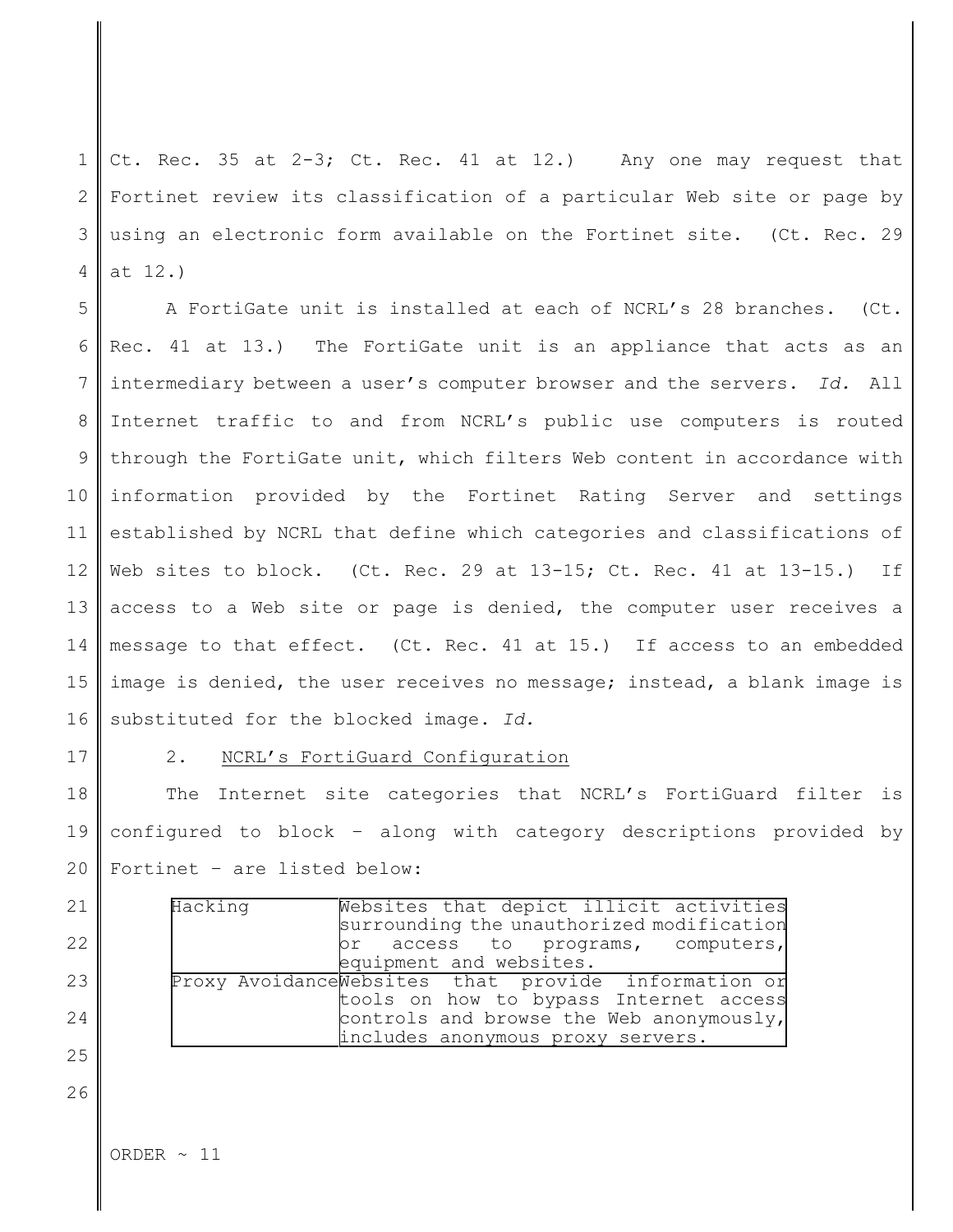| $\mathbf 1$    | Phishing<br>Counterfeit web pages that duplicate<br>legitimate business webpages for the                |    |
|----------------|---------------------------------------------------------------------------------------------------------|----|
| $\overline{2}$ | purpose of eliciting financial, personal                                                                |    |
| 3              | or other private information from the<br>users.                                                         |    |
| $\overline{4}$ | Adult MaterialsMature content websites (18+ years and<br>over) that feature or promote sexuality,       |    |
| 5              | strip clubs, sex shops, etc. excluding<br>sex education, without the intent to<br>sexually arouse.      |    |
| 6              | Sites that cater to gambling activities<br>Gambling<br>such as betting, lotteries, casinos,             |    |
| 7              | including gaming information,<br>instruction, and statistics.                                           |    |
| 8              | Nudity<br>andMature content websites (18+ years and                                                     |    |
| 9              | over) that depict the human body in full<br>Risque<br>or partial nudity without the intent to           |    |
| 10             | sexually arouse.<br>Pornography<br>Mature content websites (18+ years and                               |    |
| 11             | over) which present or display sexual<br>acts with the intent to sexually arouse<br>and excite.         |    |
| 12             | Web Chat<br>Websites that promote Web chat services.                                                    |    |
| 13             | I n s t a n tWebsites that allow users to communicate<br>in "real-time" over the Internet.<br>Messaging |    |
| 14             | Sites that are infected with destructive<br>Malware<br>malicious software, specifically<br>or           |    |
| 15             | designed to damage, disrupt, attack or<br>manipulate computer systems without the                       |    |
| 16             | user's consent, such as virus or trojan<br>horse.                                                       |    |
| 17             | Sites that host software that is covertly<br>Spyware<br>downloaded to a user's machine,                 | to |
| 18             | collect information and monitor user<br>activity, including spyware, adware, etc.                       |    |

19 20 21 *Id.* at 16-17. NCRL also blocks the Image Search, Video Search, and Spam URL classifications of Web sites, as well as certain specific sites and pages within those sites.<sup>2</sup>

22

23

24 25

26

 NCRL blocks netvue.com and pixsy.com, and certain pages within <sup>2</sup> Web sites, including: ask.com/images, ask.com/pictures, search.live.com/images, images.google.com and images.search.yahoo.com (image search engines); and craigslist.org/cgi-bin/personals.cgi (a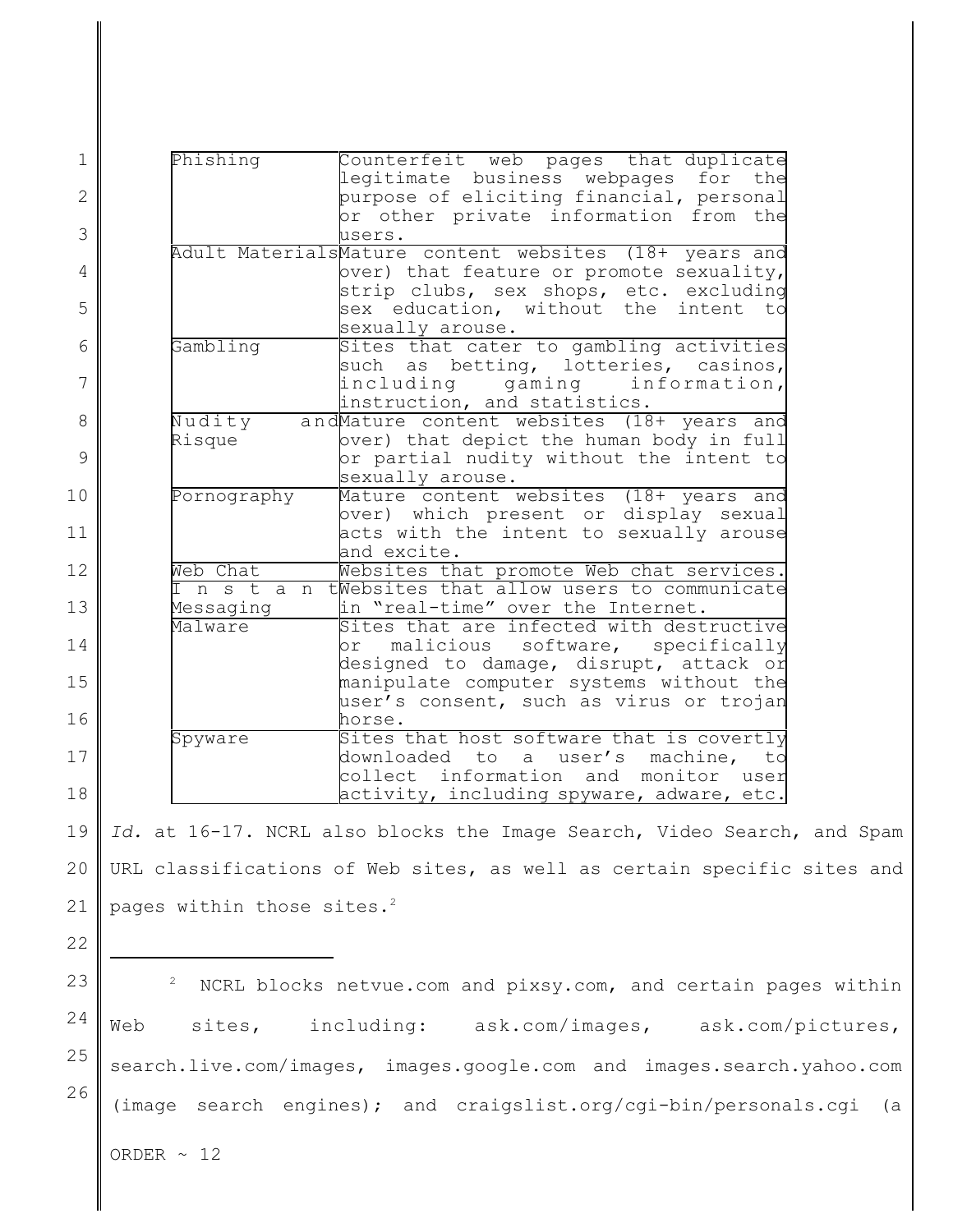#### 3. Accessibility of Blocked Internet Sites

2 3 4 5 6 7 8 9 10 11 12 13 14 15 16 If a NCRL patron wishes to access a Web site or page that is blocked by FortiGuard, the patron may ask NCRL to manually override the filter by sending an email to NCRL administrators. (Ct. Rec. 29 at 17; Ct. Rec. 41 at 8-9.) When a request is submitted, the Web site or page at issue is reviewed to determine whether allowing access would be consistent with NCRL's mission, its Policy, and the Childrens Internet Protection Act's (CIPA) requirements. (Ct. Rec. 29 at 17; Ct. Rec. 41 at 8; Ct. Rec. 49 at 4, 8.) If the request is approved, access is allowed on all public computers in all branches. (Ct. Rec. 41 at 8.) If, on the other hand, NCRL deems the request to be inconsistent with its mission, its Policy, or CIPA, the request is denied. (Ct. Rec. 29 at 17; Ct. Rec. 41 at 8; Ct. Rec. 49 at 4, 8.) NCRL received 92 requests to unblock access to Web sites (including 90 automated requests) between October 1, 2007, and February 20, 2008. (Ct. Rec. 57 at 7.) Of those 90 automated requests, NCRL responded as follows:

within less than an hour to eight  $(8)$  of the requests; within the same day to nineteen (19) of the requests;

the day after twenty-nine  $(29)$  of the requests;

23 24 25 26 personals site). (Ct. Rec. 41. at 17.) Since it implemented the FortiGuard filter, NCRL initially blocked but susquently unblocked the YouTube, MySpace, and Craigslist Web sites (excluding the personals section of the Craigslist site). (Ct. Rec. 29 at 33; Ct. Rec. 41 at 17- 18.)

ORDER  $\sim$  13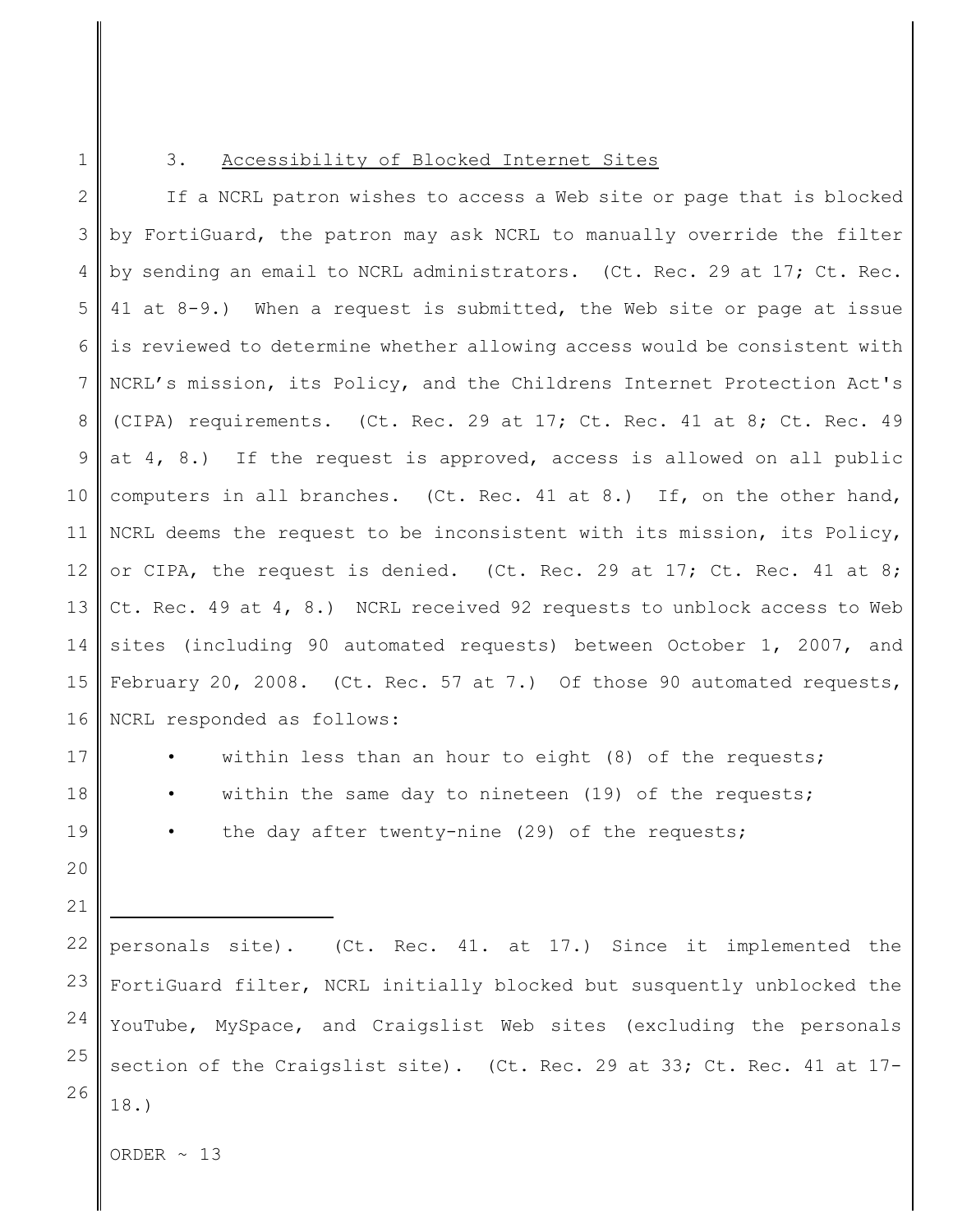- more than twenty-four (24) hours, but less than three days, after twenty (20) of the requests
- more than three (3) days after five (5) of the requests; and
- there is no evidence in the record if NCRL responded to the remaining eleven (11) requests.

6 7 8 9 10 11 12 13 14 15 16 17 Since October 1, 2007, NCRL unblocked sites upon request on twelve (12) occasions. *Id.* Examples of sites unblocked at a patron's request include: www.keyartpromotions.com, artbyjohndan.com (described by the requestor as "non-offensive, mostly abstract art"), www.pcthandbook.com (erroneously blocked as Pornography), www.firstthings1st.com (described by the requestor as a nonprofit ministry but erroneously blocked as Gambling), and www.ourfamily-web.com (erroneously blocked as Malware). *Id.* at 7-8. FortiGuard also blocked access to the Kalispel tribe's Web site under the "Gambling" category, even though the site did not itself allow any online gambling; upon a patron's request, NCRL unblocked access to the tribe's Web site while the patron was in the library researching employment opportunities. (Ct. Rec. 57-3 at 210-13.)

18

1

2

3

4

5

# 4. The FortiGuard Filter's Error Rates

19 20 21 22 23 24 Like all Internet filters, the FortiGuard filter makes mistakes. (Ct. Rec. 41 at 18.) In some instances, NCRL patrons were able to obtain pornographic, sexually explicit, child pornographic, or obscene materials online at NCRL branch libraries. (Ct. Rec. 29 at 23; Ct. Rec. 41 at. 18.) In other instances, NCRL patrons were unable to access sites that should not be blocked. (Ct. Rec. 41 at 18-19.)

25 26 Plaintiffs' expert Bennett Haselton tested the FortiGuard filter's accuracy, describing his methodology and results in an expert report.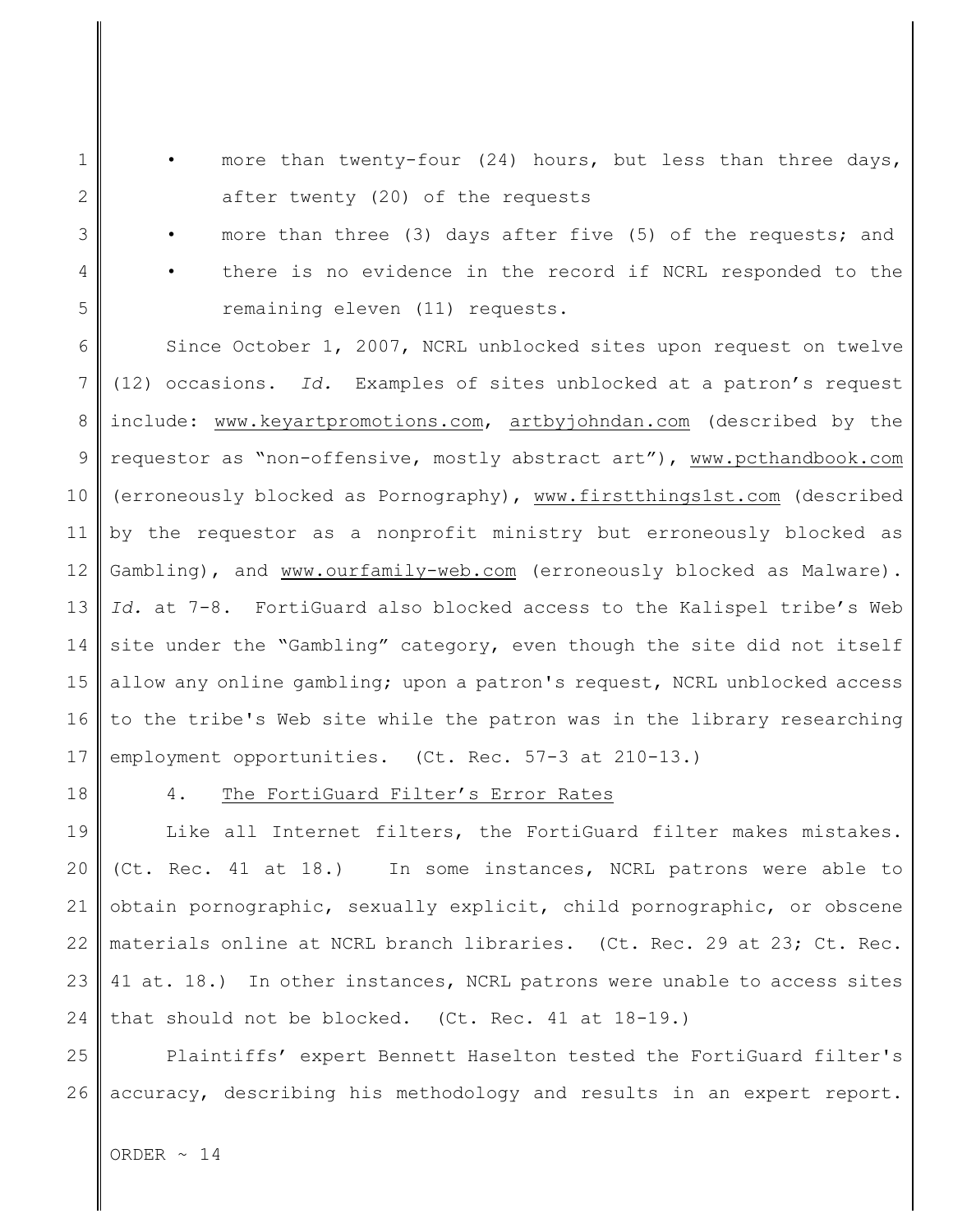1 2 3 4 5 6 7 *Id.* at 19. Mr. Haselton determined that of 100,000 randomly-selected .com domains, FortiGuard blocked 536 "real" Web pages as Pornography or Adult Materials, and that of those blocked sites 64 were blocked in error, for an error rate of 11.9%. *Id.* Mr. Haselton determined that of 100,000 randomly-selected .org domains, FortiGuard blocked 207 "real" Web pages as Pornography or Adult Materials, and that of those blocked sites 49 were blocked in error, for an error rate of 23.6%. *Id.*

8 9 10 11 12 13 14 NCRL's expert, Dr. Paul Resnick, conducted his own study based on the URLs that were actually visited or requested at NCRL branch libraries during the week of August 23-29, 2007. (Ct. Rec. 29 at 28; Ct. Rec. 57 at. 17.) Dr. Resnick found that, of the 60,000 URLs that were visited or requested during the week of August 23-29, 2007, 2,180 URLs were blocked by the FortiGuard filter under NCRL's filtering policy; and that of those 2,180 URLs:

- 289 complete Web pages were blocked, with 20 of those blocked in error;
- ! 1,406 "helper images" (that is, "little images that are parts of web pages") were blocked, with 744 of those blocked in error;
- ! 194 "other images" were blocked, with 24 of those blocked in error; and
	- ! 110 URLs were not "ratable" meaning that Dr. Resnick could not determine whether they had been correctly blocked.

23 (Ct. Rec. 57 at 17-19; Ct. Rec. 62 at 17-18.)

24

15

16

17

18

19

20

21

22

## **D. Filtering Alternatives**

25 26 NCRL installed privacy screens on terminals in its Wenatchee branch when Internet access was first provided in approximately 1999, but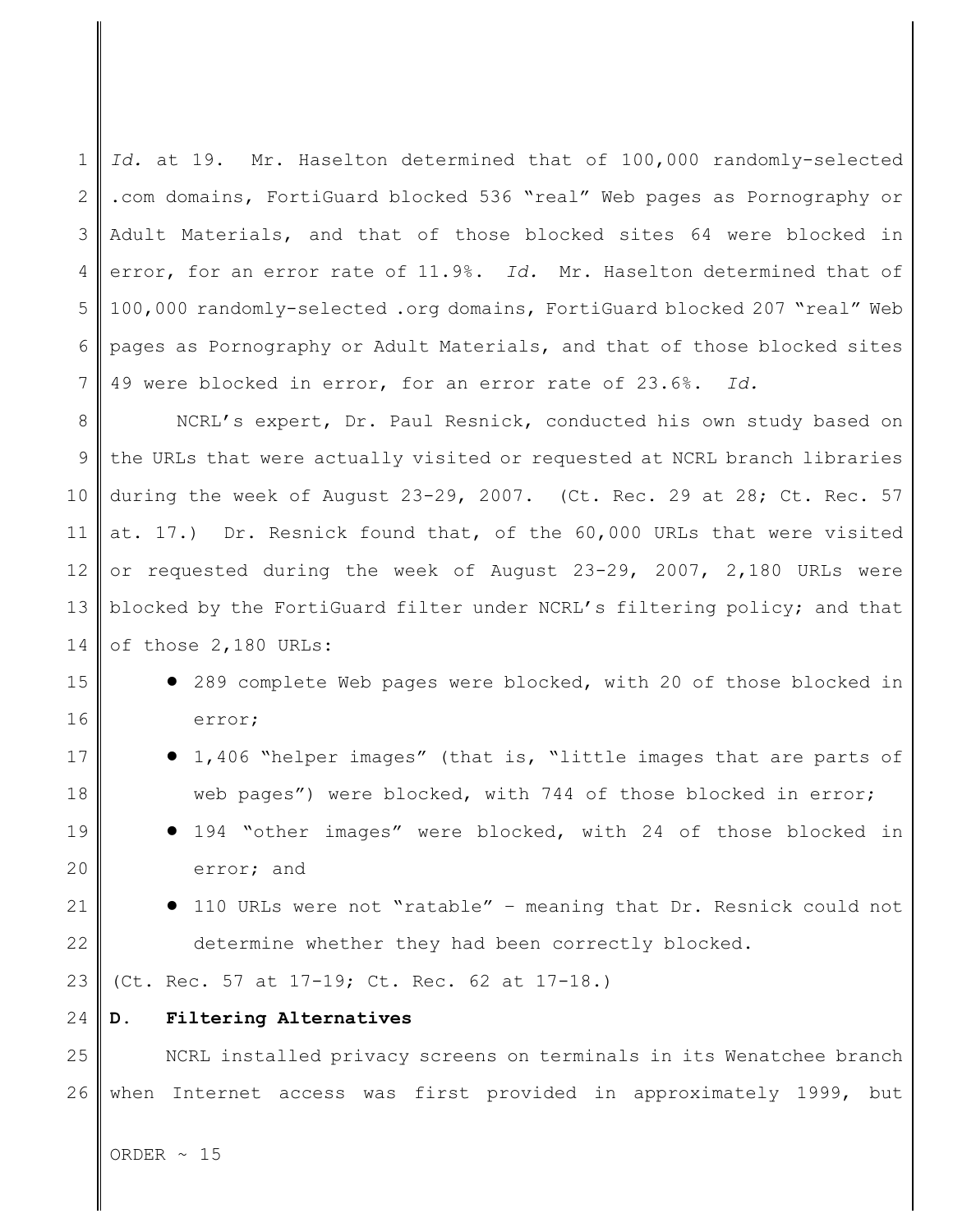1 2 3 4 5 6 removed the screens shortly thereafter. (Ct. Rec. 41 at 20; Ct. Rec. 49 at 16.) Since 1999, NCRL has not considered any other alternatives to full-time Internet filtering, such as recessed desks or a tap-and-tell policy. (Ct. Rec. 41 at 21; Ct. Rec. 49 at 17.) NCRL expects branch librarians to monitor and respond to complaints of inappropriate public computer use. (Ct. Rec. 29 at 23.)

## **E. The Complaint**

8 9 10 11 12 13 Plaintiffs challenge the Policy's constitutionality - in particular, NCRL's decisions to not disable the Internet filter at the request of an adult. Plaintiffs claim the Policy violates the First Amendment of the U.S. Constitution and Article I, § 5 of the Washington Constitution. They seek permanent injunctive relief requiring NCRL to turn off Internet filtering upon an adult patron's request.

14 15 16 17 18 19 **II. Defendant North Central Regional Library District's Motion for Certification of Questions of State Constitutional Law (Ct. Rec. 37)** The threshold motion before the Court is NCRL's certification motion. NCRL asks the Court to certify standing and constitutional issues to the Washington Supreme Court pursuant to RCW 2.60.020.<sup>3</sup> Plaintiffs oppose the motion because certification is an unnecessary

7

23

24

25

26

- 1. Whether Plaintiffs have standing to challenge on state constitutional grounds NCRL's Internet Use Policy and practice pursuant to which NCRL elects not to disable internet filtering upon the request of library adult patrons.
- 2. If Plaintiffs have standing, whether NCRL's Internet Use Policy and practice is permissible under Article  $1,$  \$ 5 of the Washington State Constitution.

<sup>20</sup>

<sup>21</sup> 22

 $3$  The two certification questions posed by NCRL are: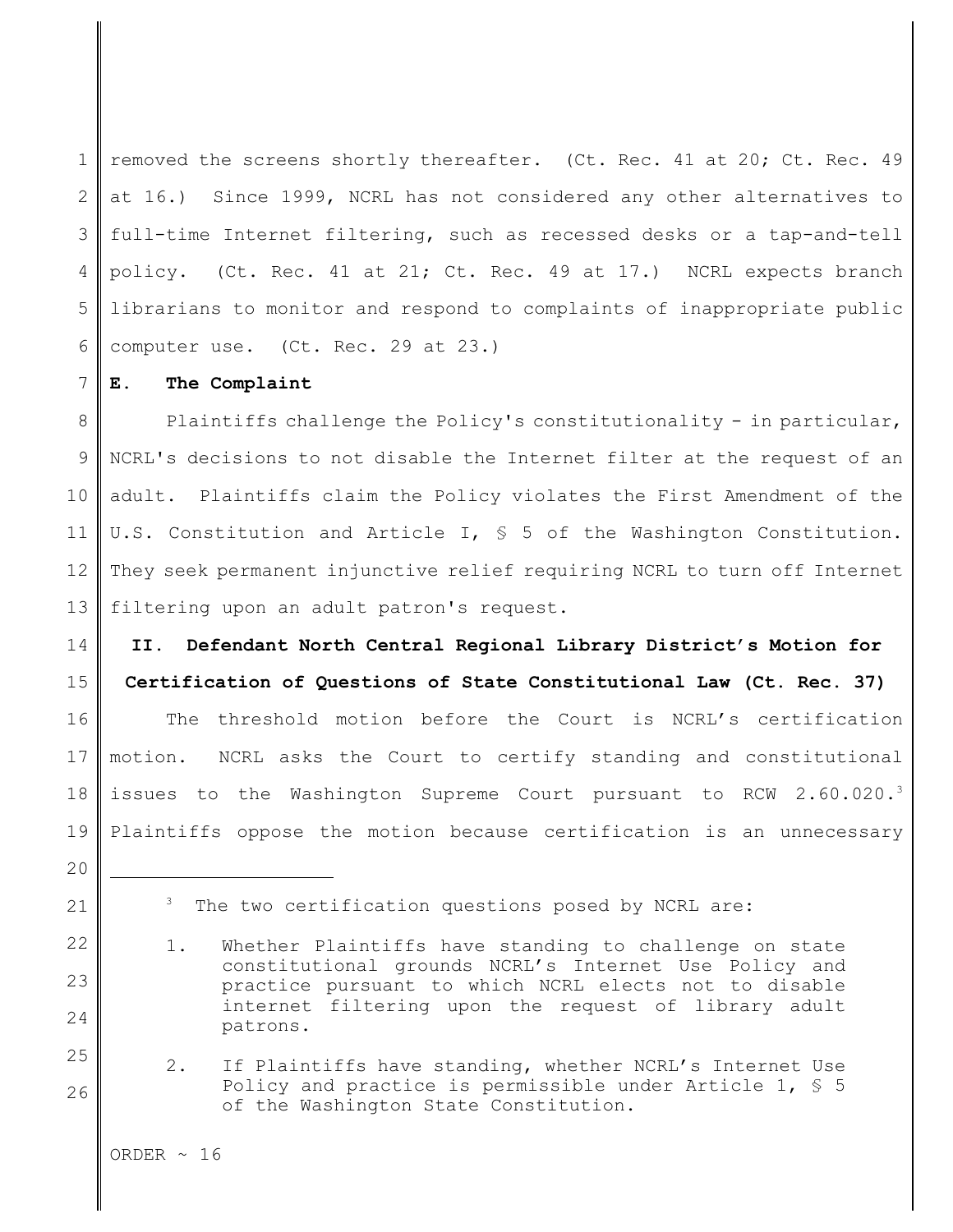1 2 complication that will burden this Court, the state court, and the parties.

#### 3 **A. Standard**

4 RCW 2.60.020 states:

When in the opinion of any federal court before whom a proceeding is pending, [1] it is necessary to ascertain the local law of this state in order to dispose of such proceeding and [2] the local law has not been clearly determined, such federal court *may* certify to the supreme court for the answer the question of local law involved and the supreme court shall render its opinion in answer thereto.

9 RCW 2.60.020 (2008) (emphasis added).

#### 10 **B. State Constitutional Issue(s)**

11 12 13 NCRL asks the Court to certify to the Washington Supreme Court Plaintiffs' Washington Article 1, § 5 constitutional challenge to the Policy.

14 15

16

17

18

19

20

21

22

23

24

25

26

5

6

7

8

1. "Necessary to ascertain the local law of this state in order to dispose of such proceeding"

Plaintiffs challenge NCRL's Policy on both state and federal constitutional grounds. Defendants highlight the federal "doctrine that federal courts should not decide federal constitutional issues when alternative grounds yielding the same relief are available." *Kuba v. 1-A Agr. Ass'n*, 387 F.3d 850, 856 (9th Cir. 2004); *Barnes-Wallace v. City of San Diego*, 471 F.3d 1038, 1046-47 (9th Cir. 2007) (citing to *City of Mesquite v. Aladdin's Castle*, 455 U.S. 282, 295 (1982)). In compliance with this directive, the First Amendment issue need not be reached if Washington Article 1, § 5 provides Plaintiffs with the relief they request - invalidation of the Policy.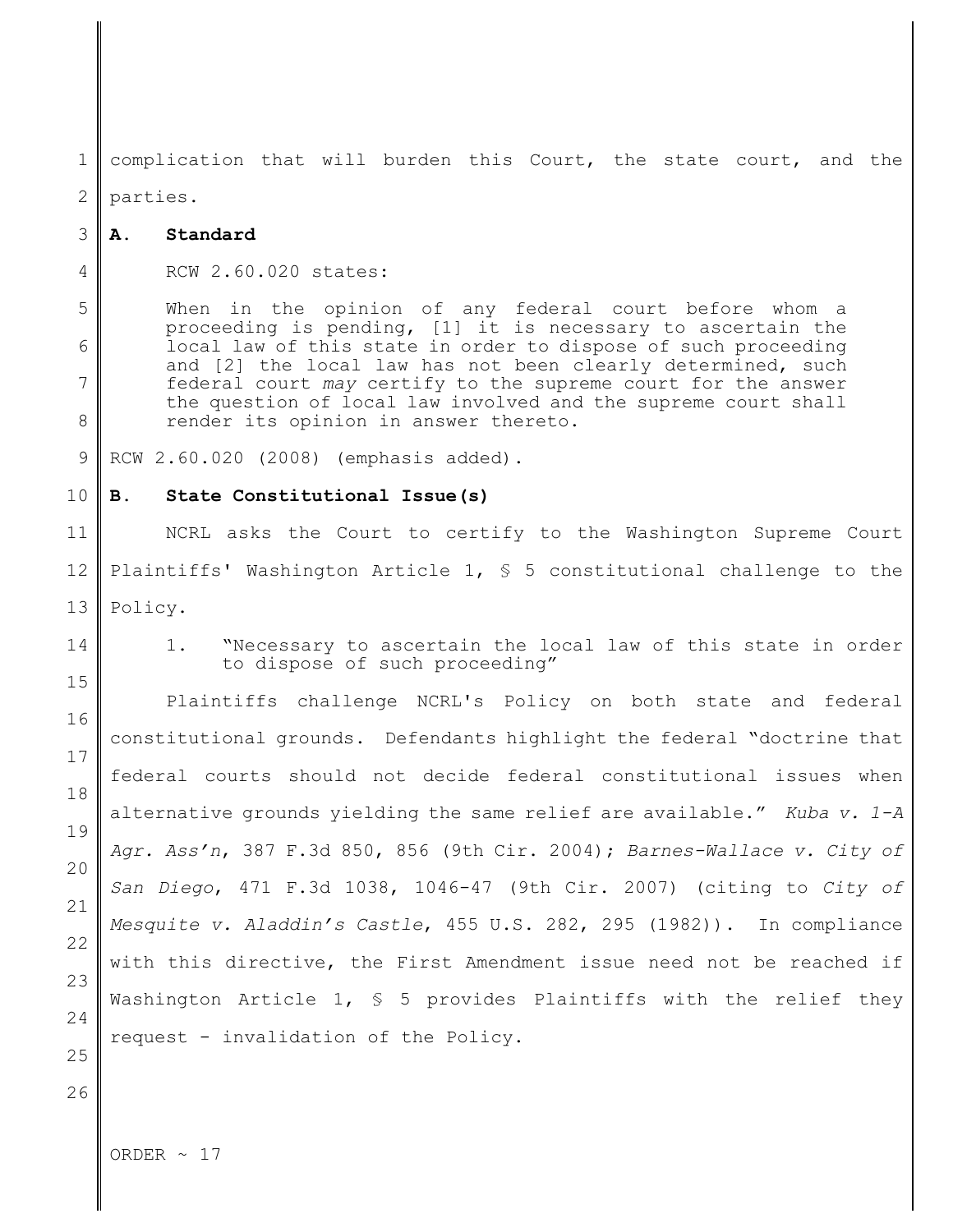1 2 3 4 5 6 7 In their motion for summary judgment, Plaintiffs argue Article 1, § 5 is more protective than the First Amendment with respect to overly broad governmental policies. This is correct if the policy is so overbroad that it leads to a prior restraint. *See O'Day v. King County*, 109 Wn. 2d 796, 804 (1988). "Unlike the First Amendment, [A]rticle 1, section 5 categorically rules out prior restraints on constitutionally protected speech under any circumstances." *Id.*

Chilling of free speech is the product of state action, which exists if "the conduct allegedly causing the deprivation of a federal right [is] fairly attributable to the State." This court has concluded that the Washington Constitution is less tolerant of overly broad restrictions on speech than the Federal First Amendment and that "regulations that sweep too broadly chill protected speech prior to publication, and thus may rise to the level of a prior restraint", while the United States Supreme Court "considers the overbreadth doctrine 'strong medicine', employing it only as a 'last resort.'

*Soundgarden*, 123 Wn.2d at 764-65; *see also Voter Educ. Comm. v. Public Disc. Comm.*, 161 Wn. 2d 470, 496 (2007).<sup>4</sup>

Because Plaintiffs argue that the Policy is overbroad, and Washington Constitution Article 1,  $\frac{1}{5}$  5 provides greater protection against policies that rise to the level of a prior restraint, the Court

20 21 22 23 24 25 26 <sup>4</sup> The Washington Supreme Court determined that Article 1,  $\frac{1}{5}$  5 disallows prior restraints and, therefore, a *Washington v. Gunwall*, 106 Wn.2d 54, 58 (1986)*,* analysis is not needed to determine whether the Washington Constitution provides a separate and independent grounds of decision as compared to the federal constitution. *See Voters Educ. Comm. v. Wash. State Public. Disclosure Comm'n*, 161 Wn.2d 470, 494 n.16 (2007); *Ino Ino Ino v. City of Bellevue*, 132 Wn.2d 103, 114-22 (1997).

ORDER  $\sim$  18

19

8

9

10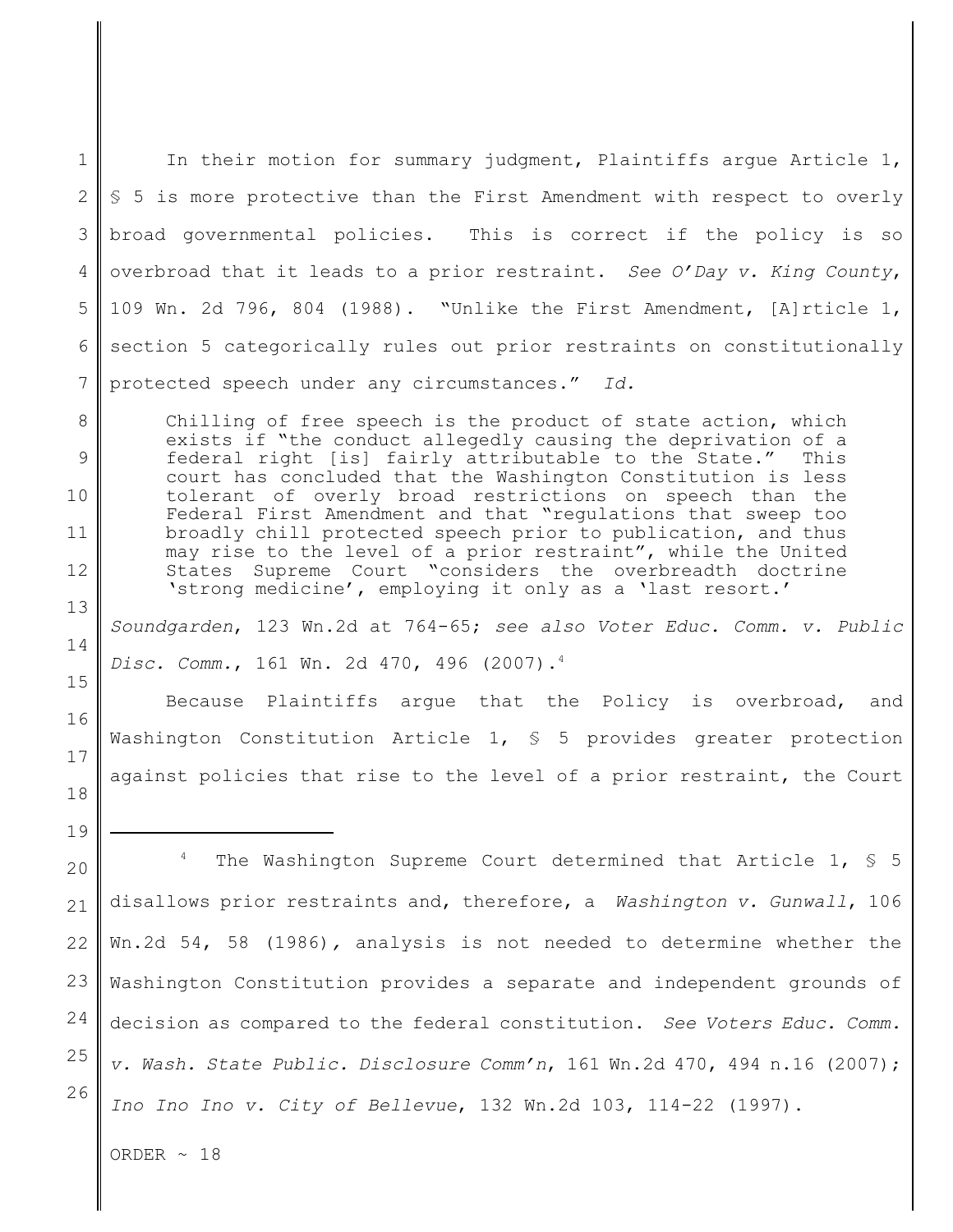1 2 3 4 finds that a ruling in Plaintiffs' favor on Article 1,  $\frac{1}{5}$  5 will provide Plaintiffs with the relief requested. Accordingly, the Washington state constitutional issue(s) must be resolved before the First Amendment issue(s). RCW 2.60.020's first requirement is satisfied.

5

2. "Local law has not been clearly determined"

6 7 8 9 10 11 12 13 14 NCRL contends Washington law has not clearly determined a state library's discretionary authority to filter public Internet access. Plaintiffs contend Washington constitutional law is clearly determined and that this Court is in just as good of a position as the Washington Supreme Court to analyze the state constitutional issue(s). The two cases cited by Plaintiffs set forth Washington's overbreadth principles but do not clearly address whether a library's public Internet filter use violates Article 1, § 5: *Soundgarden v. Eikenberry*, 123 Wn. 2d 750, 764, and *O'Day v. King County*, 109 Wn.2d 796, 803-04 (1988).

15 16 17 18 19 20 21 22 23 24 25 26 In fact, there are only three reported cases addressing Internet filter use in public libraries: *United States v. American Library Association*, 539 U.S. 94 (2003); *Miller v. NW Region Library Bd.*, 348 F. Supp. 2d 563, 569-70 (M.D.N.C. 2004); and *Mainstream Loudoun v. Board of Trustees of the Loudoun County Public Library*, 24 F. Supp. 2d 552 (E.D. Va. 1998) - none are Washington decisions. The U.S. Supreme Court's decision in *American Library Association* indicates that the nature of the library's mission and functions are critical components to consider when determining whether a library's Internet-filtering system violates free speech rights. 539 U.S. 94 (upholding CIPA following a challenge under Congress' spending power). But, it is presently unclear how Washington will balance a library's mission and functions with an adult's free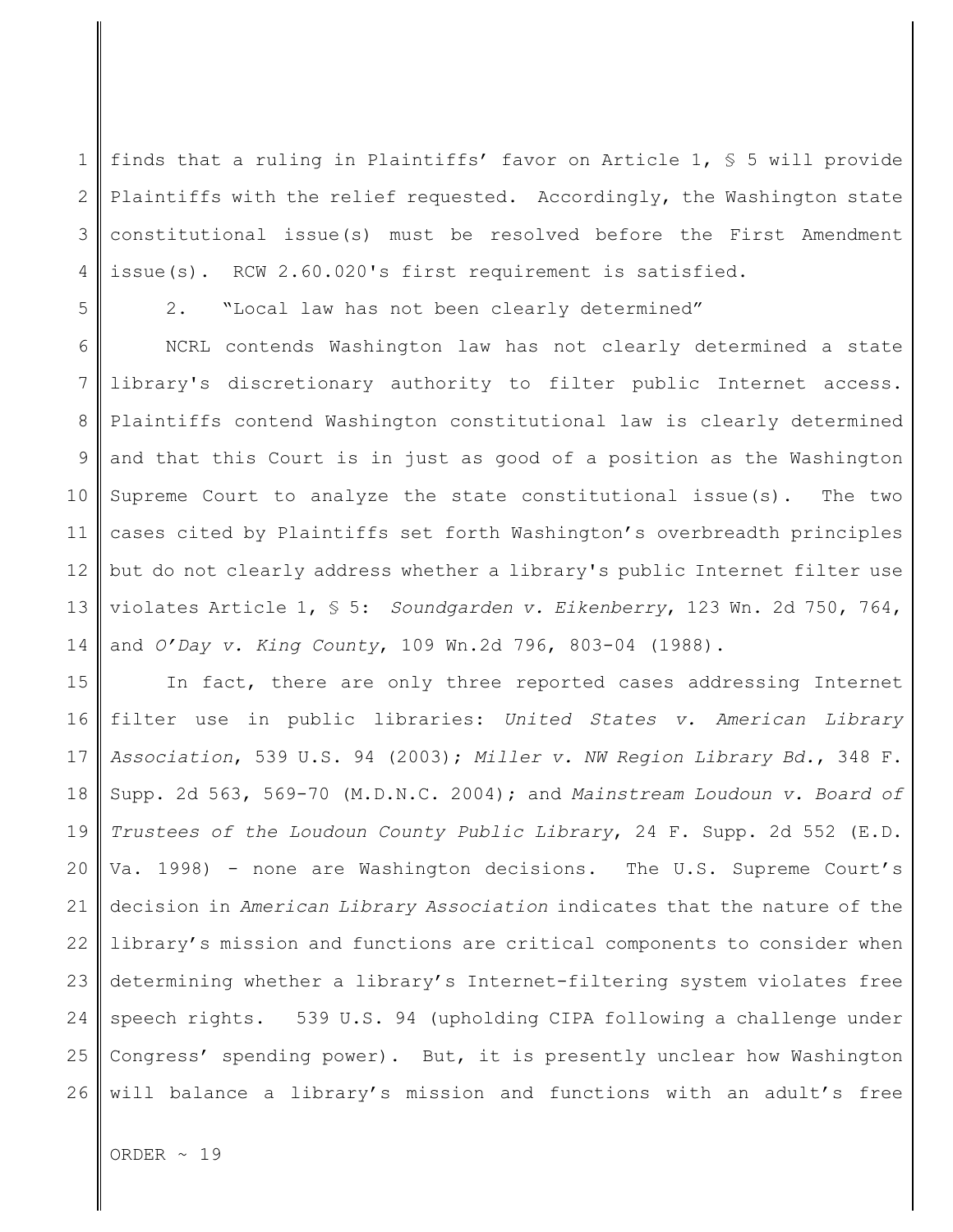1 2 3 speech rights under Article 1, § 5, especially in light of CIPA, 20 U.S.C. § 9134(f). Accordingly, the Court finds the second requirement of RCW 2.60.020 is met.

4

3. "May Certify"

5 6 7 8 The parties disagree as to whether certification is best. NCRL contends certification will promote state and federal comity; Plaintiffs contend that certification will burden the state court and cause delay and expense.

9 10 11 12 13 14 15 16 17 18 The Court acknowledges that certification is not required; rather, it is a within this Court's discretion. Since the Washington Supreme Court is in a better position than this Court to determine what role a state library's mission and functions play in the Article 1, § 5 analysis, the Court finds certification appropriate. Any delay caused by certification is not of great concern to the Court given that this case, which was filed in November 2006, advanced to the summary-judgment stage slowly at the parties' request. Therefore, the Court denies Plaintiffs' request for Order requiring NCRL to bear the costs associated with certification.

#### 19 **C. Standing Issues**

20 21 22 23 24 25 26 NCRL argued that standing is intertwined with the constitutional issues; the Court disagrees. The Court can determine whether Plaintiffs suffered an injury in fact without determining whether the Policy violates either the First Amendment or Article 1,  $\frac{1}{5}$  5. Therefore, below, the Court will consider the standing issues under the clearly-established federal standing principles. *See Lujan v. Defenders of Wildlife*, 504 U.S. 555, 560 (1992).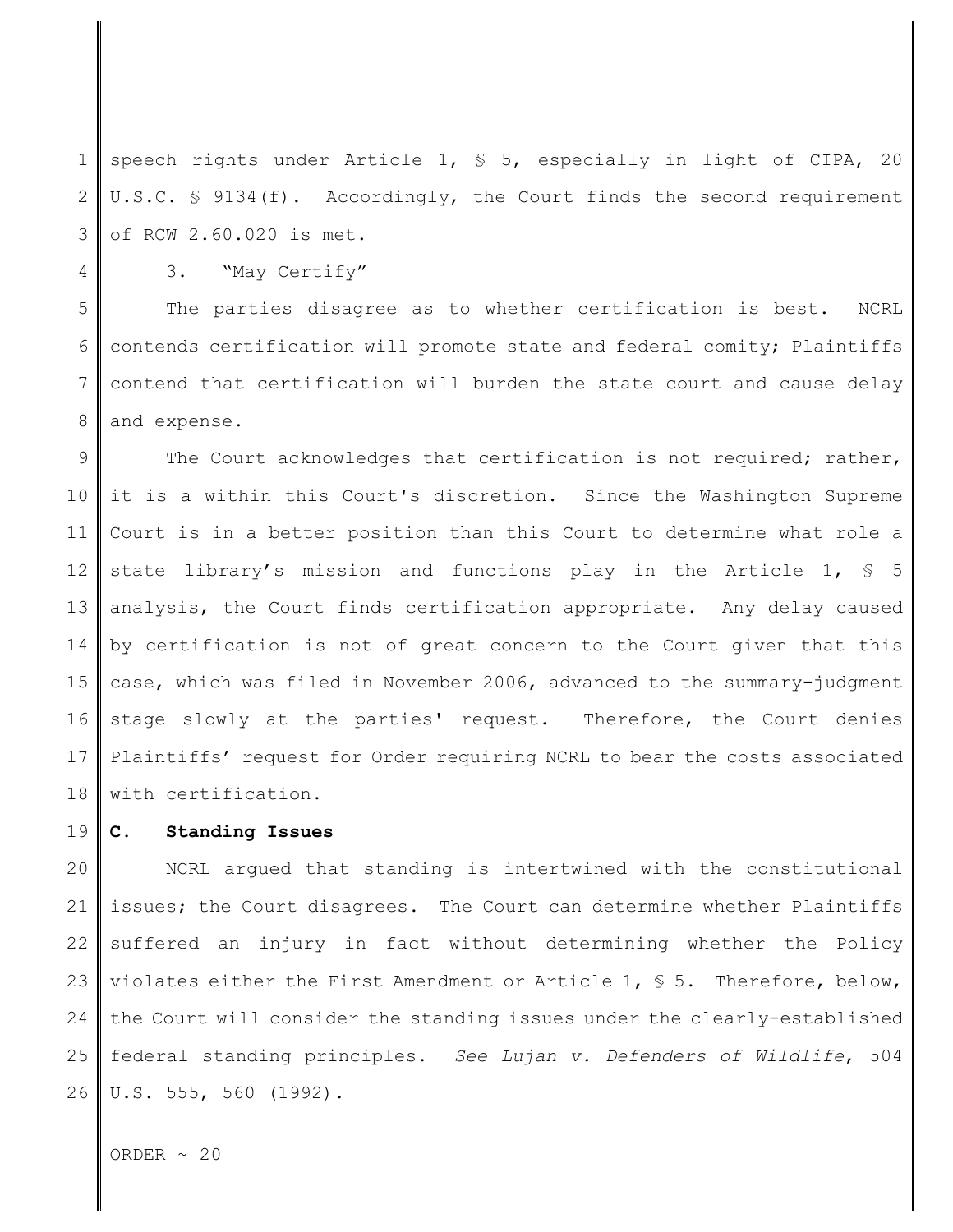#### 1 **D. Conclusion**

2 3 4 5 6 7 8 9 10 11 The Court finds it is necessary to ascertain Washington law with respect to a library's public computer Internet filtering because Article 1, § 5 provides broader coverage from an overly broad governmental policy than the First Amendment. Washington law does not clearly define what role a state library's mission and functions play in analyzing whether a library's Internet-filtering policy violates Article 1, § 5. Therefore, the Court exercises its discretion to certify the state constitutional issue(s) to the Washington Supreme Court. However, the Court denies NCRL's request to certify standing issues, which the Court addresses below.

12

#### **III. Motions for Summary Judgment**

13 14 15 16 17 18 19 20 21 The parties filed cross-motions for summary judgment. Because the Court elects to certify the state constitutional issue(s) to the Washington Supreme Court, the Court holds in abeyance the motions for summary judgment pertaining to the constitutionality of NCRL's Internetfiltering system. NCRL's motion for summary judgment preliminarly asked the Court to find that Plaintiffs lack standing to raise the constitutional challenges. Because the Court finds the question of standing is separate and apart from the filtering system's constitutionality, the Court addresses that portion of NCRL's motion.

22 **A. Summary Judgment Standard**

23 24 25 26 Summary judgment is appropriate if the "pleadings, depositions, answers to interrogatories, and admissions on file, together with the affidavits, if any, show that there is no genuine issue as to any material fact and that the moving party is entitled to judgment as a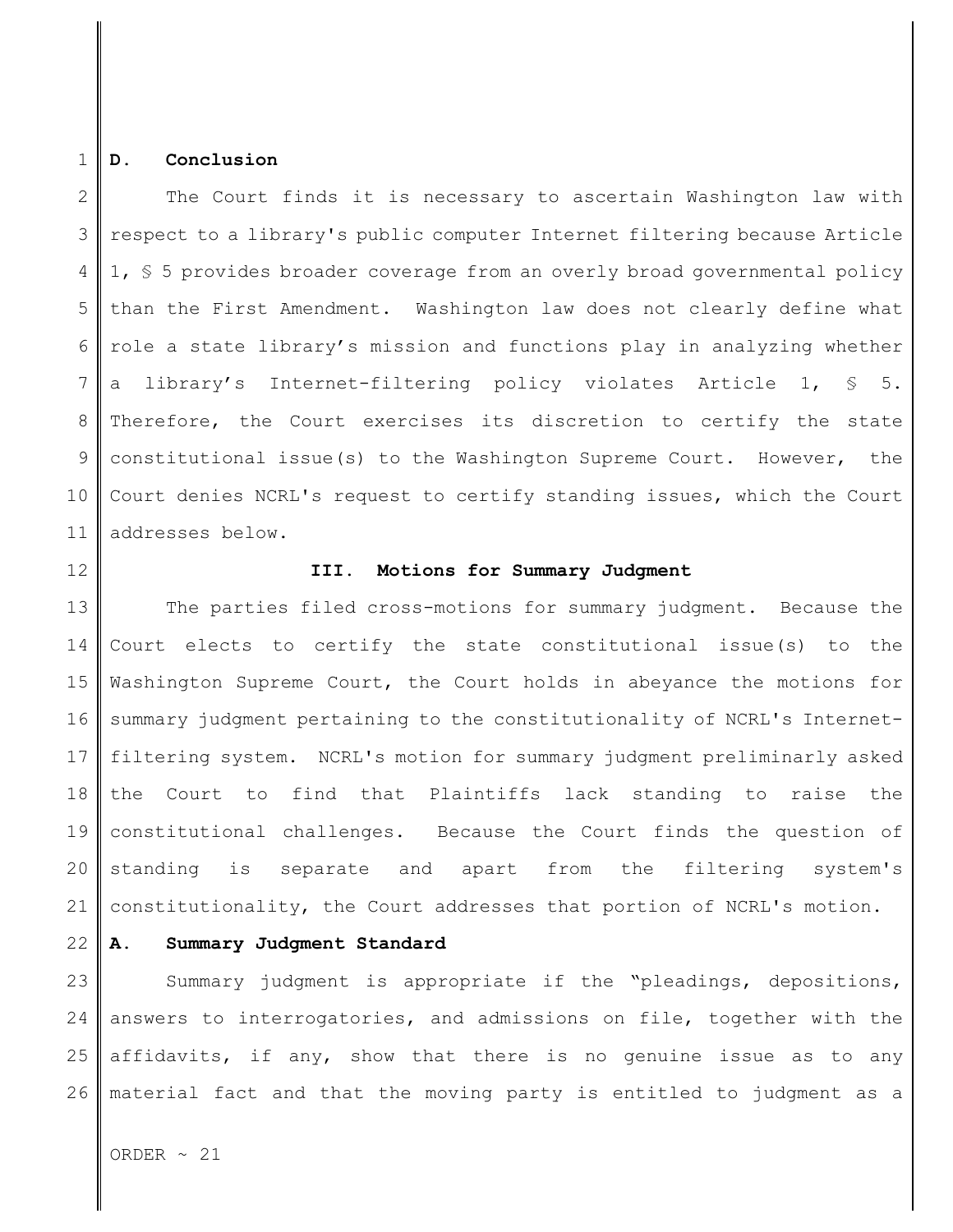1 2 3 4 5 6 7 8 9 10 11 12 13 14 matter of law." FED. R. CIV. P. 56(c). Once a party has moved for summary judgment, the opposing party must point to specific facts establishing that there is a genuine issue for trial. *Celotex Corp. v. Catrett,* 477 U.S. 317, 324 (1986). If the nonmoving party fails to make such a showing for any of the elements essential to its case for which it bears the burden of proof, the trial court should grant the summary judgment motion. *Id.* at 322. "When the moving party has carried its burden of [showing that it is entitled to judgment as a matter of law], its opponent must do more than show that there is some metaphysical doubt as to material facts. In the language of [Rule 56], the nonmoving party must come forward with 'specific facts showing that there is a *genuine issue for trial.*'" *Matsushita Elec. Indus. Co. v. Zenith Radio Corp.,* 475 U.S. 574, 586-87 (1986) (citations omitted) (emphasis in original opinion).

15 16 17 18 19 20 21 When considering a motion for summary judgment, a court should not weigh the evidence or assess credibility; instead, "the evidence of the non-movant is to be believed, and all justifiable inferences are to be drawn in his favor." *Anderson v. Liberty Lobby, Inc.,* 477 U.S. 242, 255 (1986). This does not mean that a court will accept as true assertions made by the non-moving party that are flatly contradicted by the record. *See Scott v. Harris,* 127 S. Ct. 1769, 1776 (2007).

22 **B. Standing**

23 24 25 NCRL argues Plaintiffs do not have standing to bring "as applied" challenges. To bring an "as applied" challenge to a statute, the traditional standing rules apply: a litigant must establish injury in

26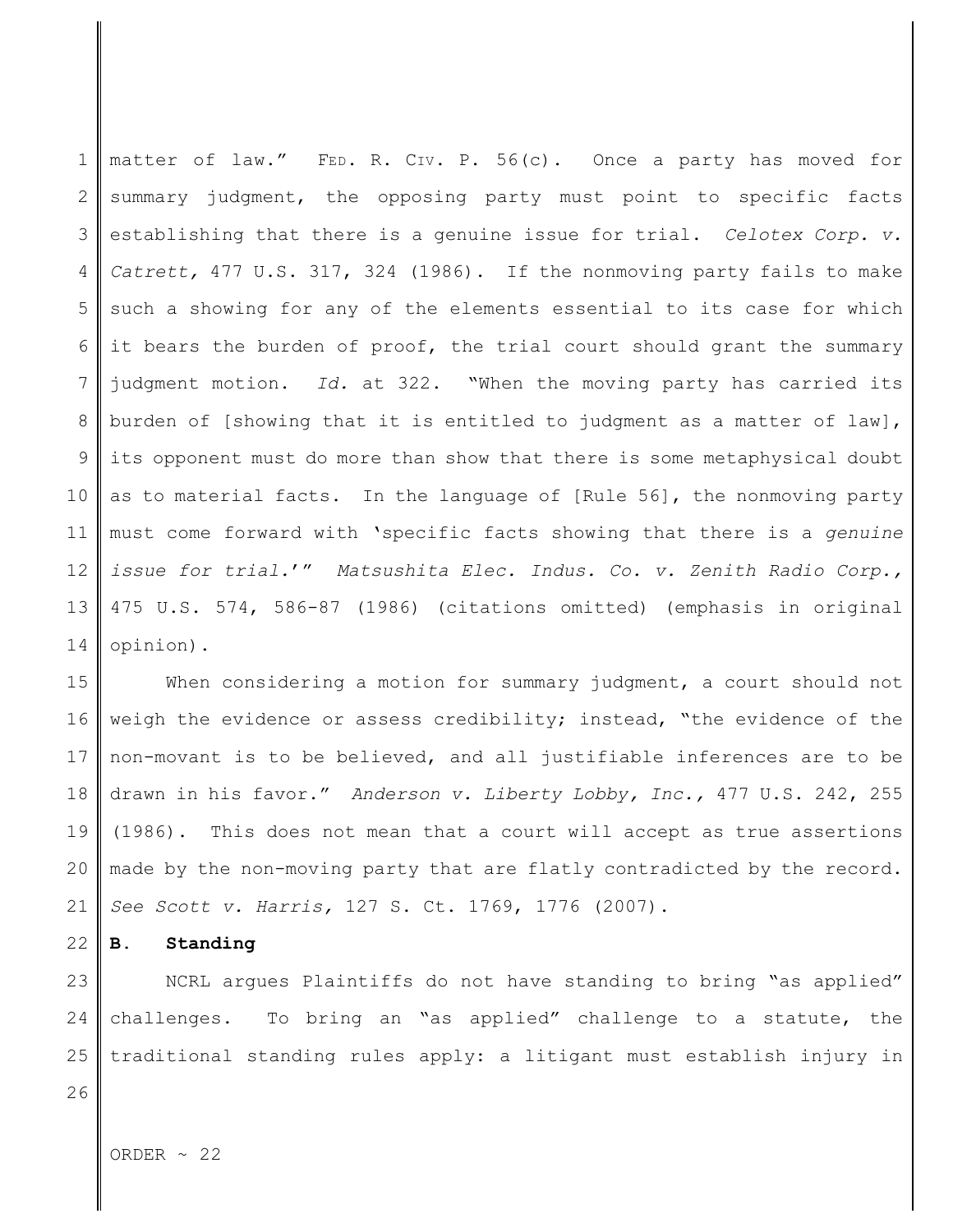1 2 3 4 5 6 fact, causation, and redressability.<sup>5</sup> Lujan v. Defenders of Wildlife, 504 U.S. 555, 560 (1992). The Supreme Court, however, has altered its traditional standing rules to permit First Amendment facial overbreadth attacks on a statute. *City Council of Los Angeles v. Taxpayers for Vincent*, 466 U.S. 789, 798 (1984); *Broadrick v. Oklahoma*, 413 U.S. 61, 612 (1973).

7 8 9 10 11 12 The Court finds SAF has standing to bring an "as applied" challenge. Although SAF does not have evidence that their Web sites were/are blocked by the filter, Plaintiff Heinlen testified that he tried to access one of SAF's Web sites and was denied access by the filter. Accordingly, the Policy caused an injury in fact to SAF, as it is uncontested that this site should not be blocked.

13 14 15 16 17 18 19 20 Next, the Court finds Ms. Cherrington also presented sufficient evidence that she suffered an injury in fact due to NCRL's Policy. The Court concludes it is not necessary that Plaintiffs identify the URL of the Web site that the filter blocked, but rather allege that they experienced an inability to access a Web site due to the filter. Ms. Cherrington did so. Ms. Bradburn, however, was unable to testify as to the cause of her inability to view the desired Web site. Accordingly, the Court finds Ms. Bradburn failed to present sufficient evidence of an

25

26

"Injury in fact" requires evidence of "an invasion of a legallyprotected interest which is concrete and particularized and actual or imminent, not conjectural or hypothetical." *Lujan*, 504 U.S. at 560.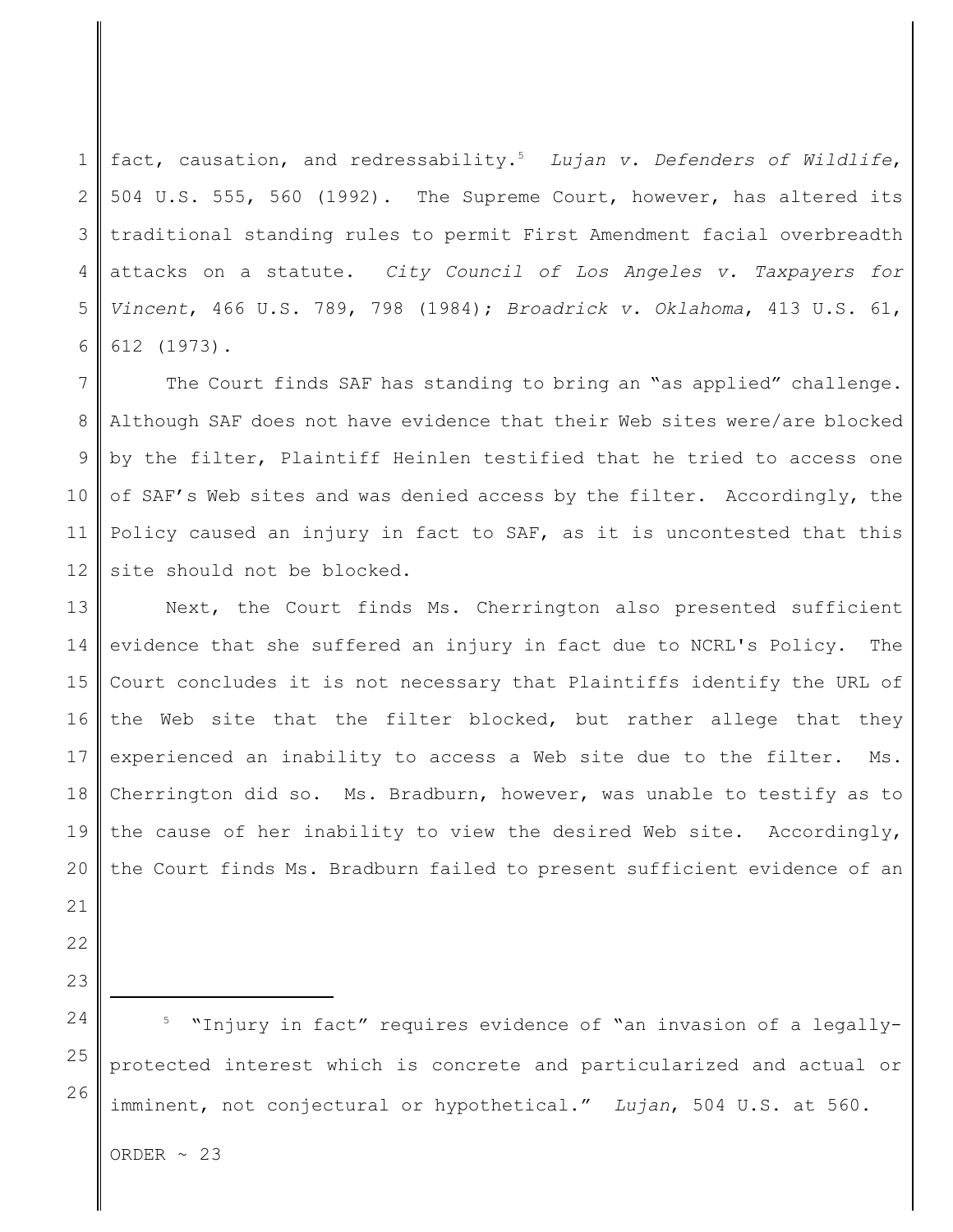1 2 injury caused by the Policy to have standing to bring an "as applied" challenge to the Policy; she may, however, pursue a facial challenge. $6$ 

3 4 5 6 7 8 9 10 Lastly, the Court finds Mr. Heinlen has standing to bring an "as applied" challenge to the Policy. Mr. Heinlein was able to list a variety of Web sites that he was not able to view because of the filter. These Web sites are currently unblocked; however, "[i]t is well settled that a defendant's voluntary cessation of a challenged practice does not deprive a federal court of its power to determine the legality of the practice." *Aladdin's Castle*, 455 U.S. at 289; *see also Loudoun*, 24 F. Supp. 2d at 558-59.

11 12 13 Accordingly, NCRL's motion is granted (Ms. Bradburn may only bring a facial challenge) and denied in part (all other Plaintiffs may bring an as applied challenge).

#### **IV. CONCLUSION**

For the reasons given above, **IT IS HEREBY ORDERED:**

16 17 18 1. Defendant North Central Regional Library District's Motion for Certification of Questions of State Constitutional Law **(Ct. Rec. 37)** is **GRANTED** (constitutional issue(s)) **AND DENIED** (standing) **IN PART**.

2. Defendant NCRL's Motion for Summary Judgment **(Ct. Rec. 28)** is **GRANTED** (Ms. Bradburn may only bring a facial challenge), **DENIED** (all

21 22

19

20

14

15

23

24

25

In a facial challenge, the court looks only at the language of the policy to determine whether it violates the constitution. *JJR, Inc. v. City of Seattle*, 126 Wn.2d 1, 3 (1995)

26